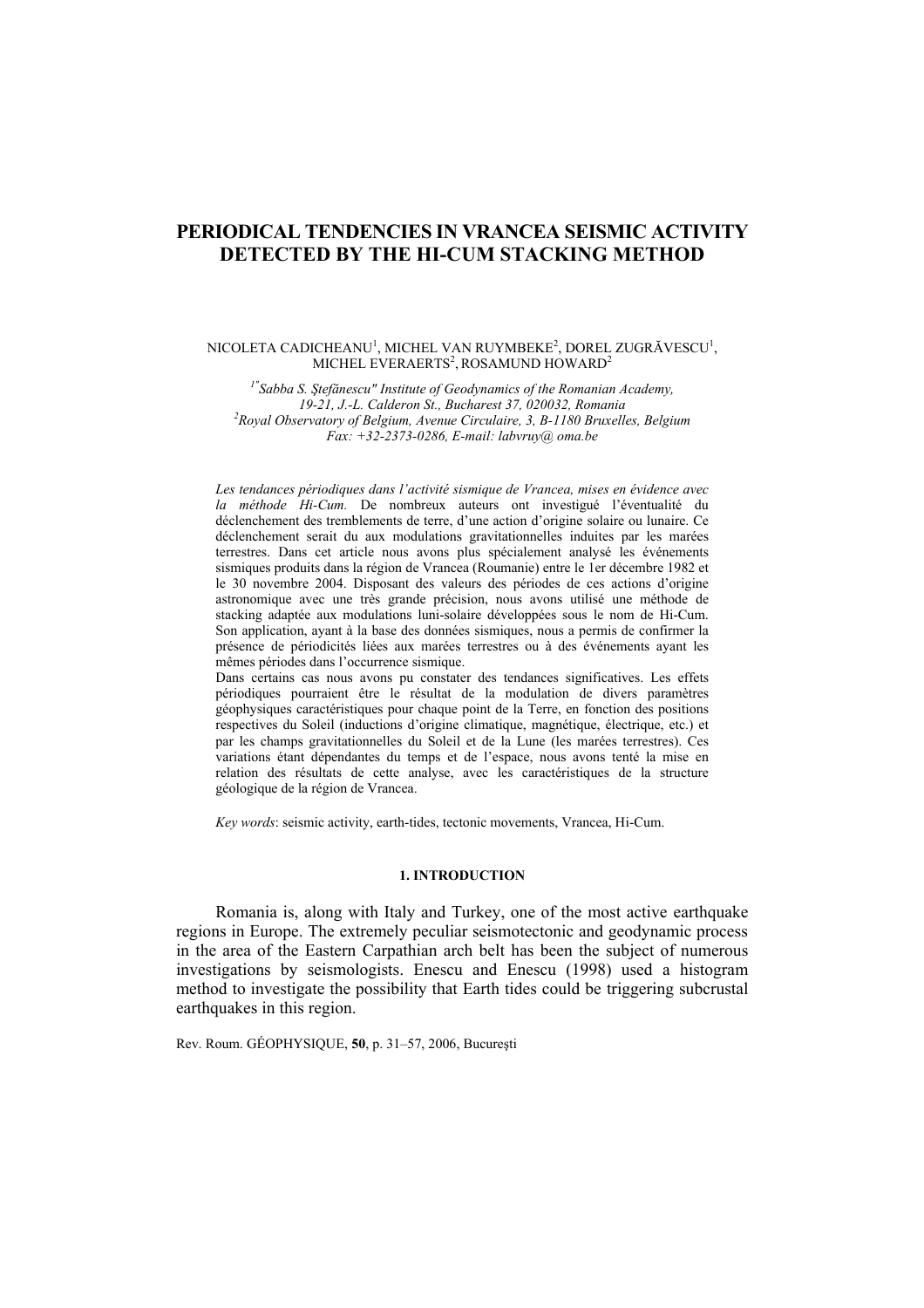Processes such as Earth tides and climatic induction have very small amplitudes. It will therefore be difficult to detect their effects. Stavinschi and Souchay (2003) have used statistical analysis to detect correlations between earthquakes and earth-tides. The Royal Observatory of Belgium has developed Hi-Cum (the **Hi**stograms **Cum**ulation method) that is a statistical method suitable for the detection of weak tendencies hidden in a random series of time occurrence events (Van Ruymbeke *et al.*, 2001, 2003). In this paper Hi-Cum was used to look for a statistical tendency in the database of Vrancea earthquakes that occurred between 1982 and 2004. Since there are a large number of events available for analysis in ROMPLUS catalogue (Oncescu *et al.*, 1999) and the periods from Earth tides are clearly defined, Hi-Cum is a suitable tool to extract information about any very small modulations in the distribution of the seismic parameters (occurrence, longitude, latitude, depth or magnitude) which may be present.

For our research, a physical time reference is required. Since, in addition to the gravitational and centrifugal forces (which create a static equilibrium of the Earth) the Sun and the Moon's gravitational fields are the two major influences which exert a force on a given point on Earth, their periodicities are obvious candidates. We therefore selected the period between two passages of either the Sun or the Moon in the local Meridian plane (S1 of 24 h period and M1 of 24.833248 h period) as our main references. It should be noted that if any significant influences from the harmonics of these periods is detected, they could be as a result of tidal, climatic or gravitational effects.

However, because the lunar and solar effects are fully independent, any long period amplitude modulation corresponding to the beat of M1 and S1, which is related to the small difference between the respective S1 and M1 periods, could only be as a result of gravitational influences. If a signature of this beat could be found in our data then this could support our hypothesis that gravitational influences of earth-tides are possible earthquake triggers.

When applying Hi-Cum to our database of earthquake was discovered that the seismic activity was modulated by low frequency waves (Sa, Ssa, Md). In particular we studied the diurnal solar period S1 and its harmonic S2 as well as the diurnal lunar wave M1 and its harmonic M2. If any correlation is found, these time periods can be further investigated to determine more precisely their significance.

# **2. SELECTION OF SEISMIC DATA FOR FURTHER ANALYSIS**

At present, the Romanian Earthquake catalogue ROMPLUS (Oncescu *et al.*, 1999) is being collated. It contains information related to locations and other source parameters, as well as links to waveforms of strong earthquakes, for the period between the year 984 to present day.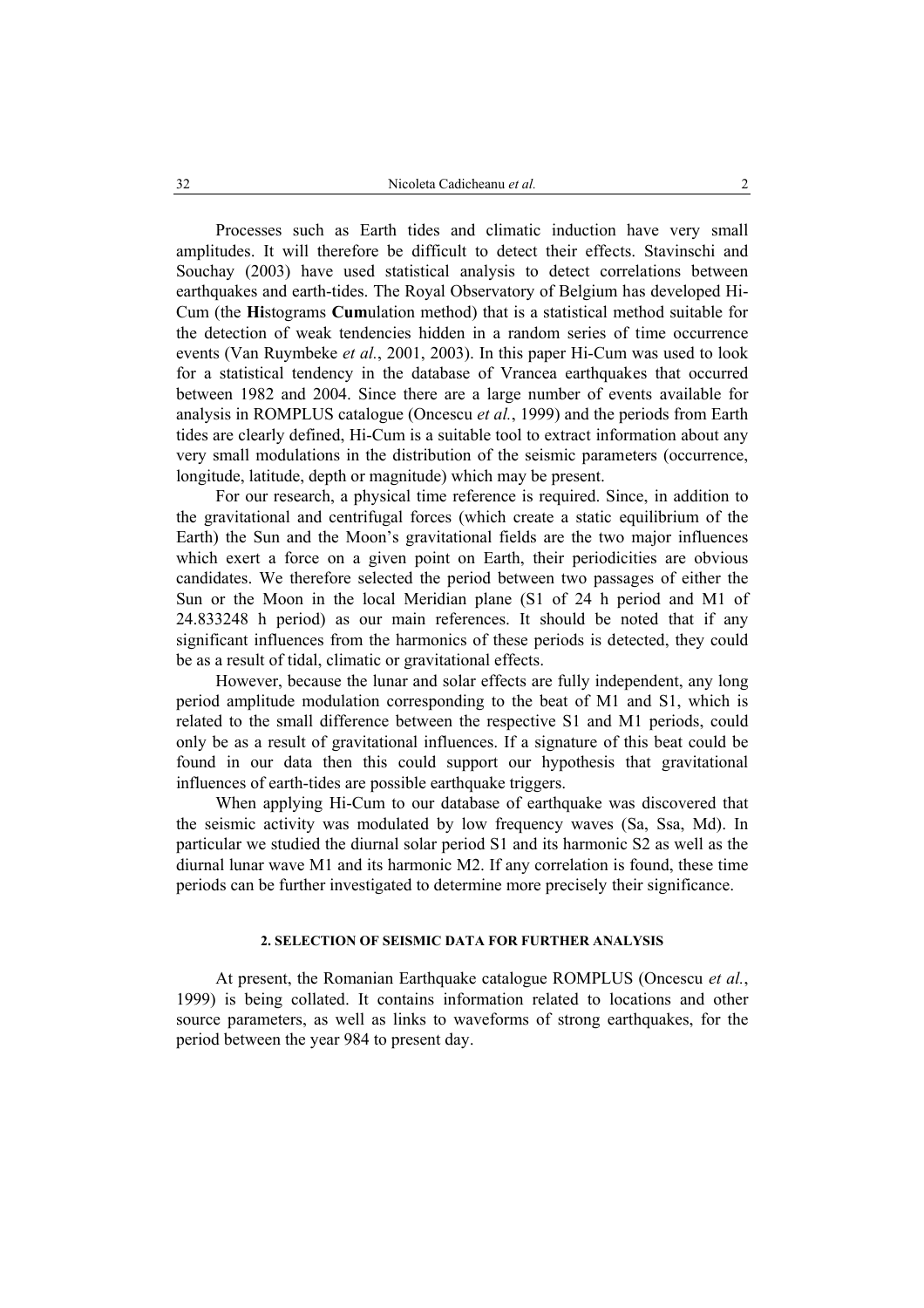If the entire databank were to be analysed, it is likely that, using data, that covers entire Romanian territory with a high number of faults of various geographical orientations, any effects which may be caused by earth-tides would be swamped by other factors. In order to analyse gravitational correlation to the occurrence of quakes, we confined our studies to seismic data from Vrancea, where the number of faults is limited yet there is sufficient data to perform a statistical analysis.

The seismic Vrancea region is situated in the arch of the Eastern Carpathian belt (Fig. 1). Many authors suggest that there is a process in progress related to a final stage of subduction (Gutenberg, Richter, 1954; Constantinescu, Enescu, 1984; Oncescu *et al.*, 1998). The recent models are based on a slab break-off scenario followed by lithospheric delamination of the lower portion of the slab (Csontos, 1995; Gîrbacea, Frisch, 1998) or invoke a subcontinental lithosphere delamination (Diaconescu *et al.*, 2001; Ismail-Zadeh *et al.*, 2003).



Fig. 1 – The seismic Vrancea region - epicenter area of the subcrustal earthquakes (dashed area) (after Bazacliu *et al.*, 1999)

The Vrancea seismic region is characterized by three distinct zones: uppermost is a shallow seismicity zone  $(0 < Mw < 5)$ , below this, located between about 40 and 55–60 km depth, there is a weak seismic zone, which separates the shallow seismic zone from a deeper zone of intermediate seismic activity where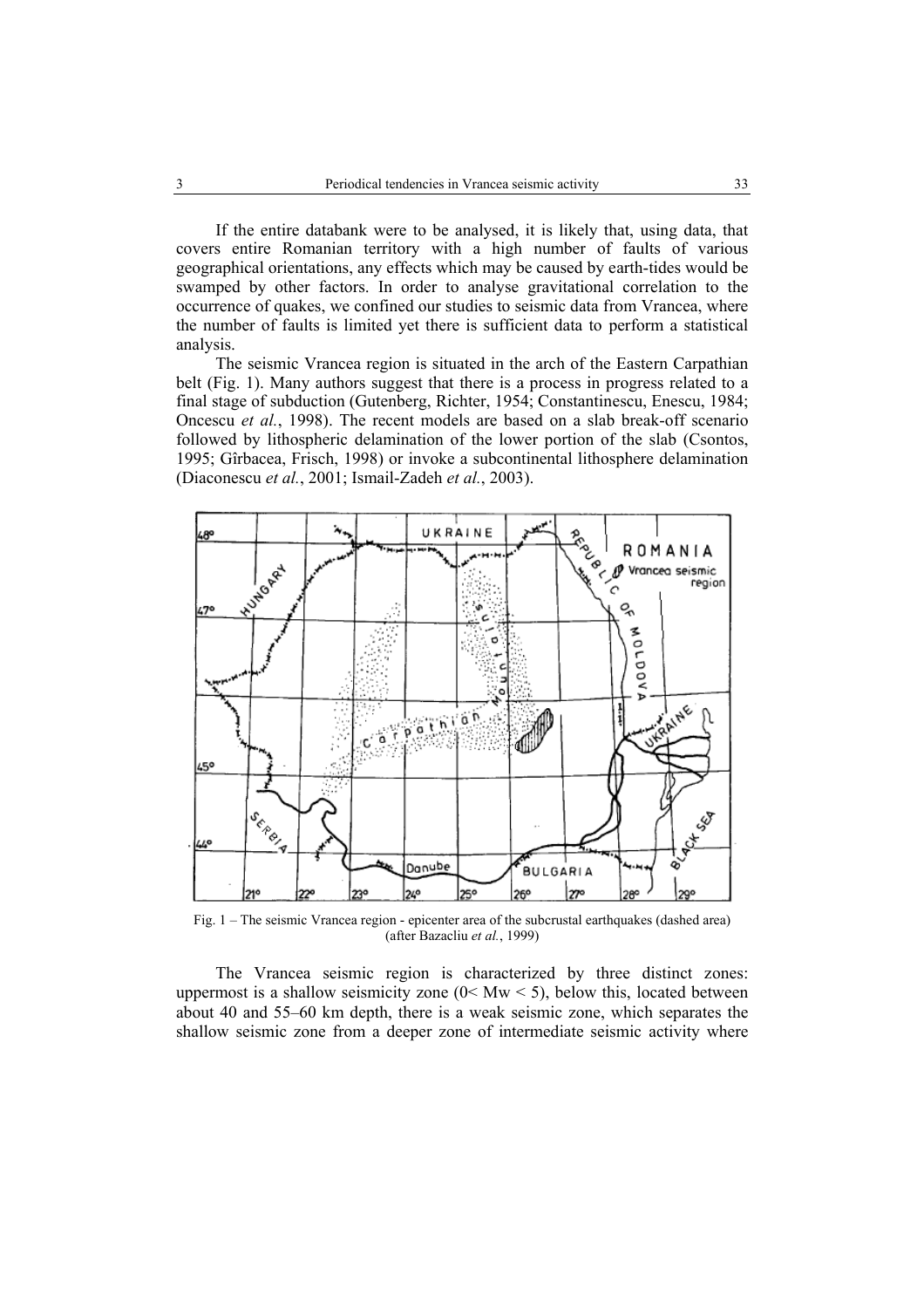larger earthquakes ( $5 < M_w \le 7.4$ ) occur. The latter is a narrow vertical elongated region (40  $\times$  80 km width, depth between 60–180 km).

The heterogeneity of geological conditions and the seismic activity in the deeper zone (depth > 100km) makes this an interesting candidate for our data analysis. This section of the data bank was analyzed to see if any significant relationship could be found between the solid earth-tides and seismic activity.

Before analysis some refinements were made to the data. All seismic activity with a value of less than 3.0 on the Mw scale (to avoid the inclusion of any data that might not be of seismic origin), the major events (Mw>5.6) and the seismic events with the depth of less than 100 km were excluded. Secondly the data was filtered to remove data associated with aftershocks applying the same technique as described in Trifu and Radulian (1991a,b).

Romania is not located on the reference meridian but the longitude correction of the time for every earthquake is very small and moreover the events take place into a very small area so this correction was not applied.

Our analysis was made on a set of 1402 events occurred in the Vrancea zone  $(25.5-27.0^{\circ}$  east longitude, 45.0–46.0<sup>°</sup> north latitude) with the focal depths between 100 and 200 km, and magnitudes between 3.0 and 5.6 Mw (Fig. 2a,b).

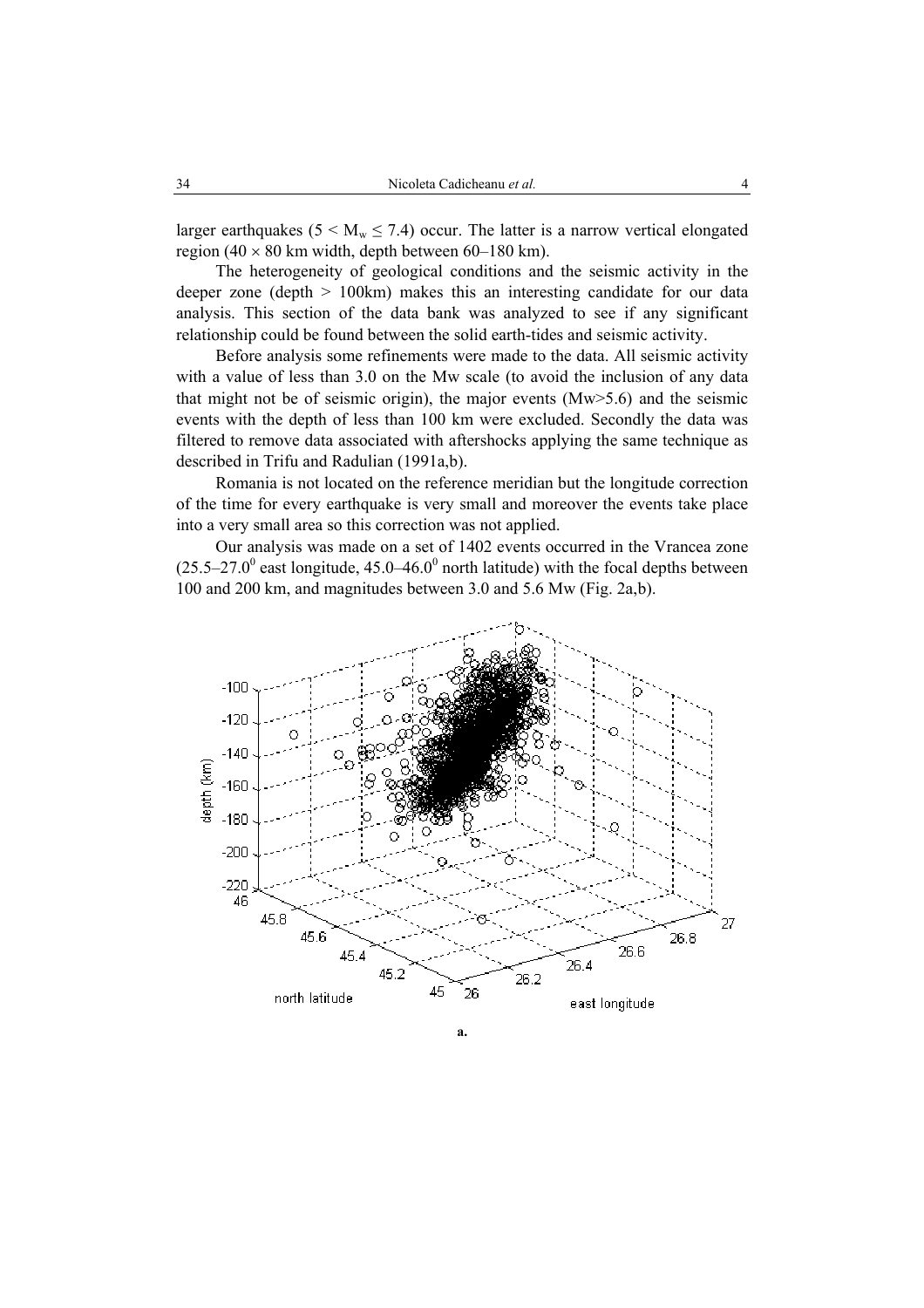

Fig. 2 – The 3D distribution of the seismic events (a) and the temporal distribution of the spatial and energetic seismic parameters (b) of Vrancea earthquakes between 1982–2004.

## **3. DESCRIPTION OF THE Hi-Cum STACKING METHOD**

 The analysis of any data bank representing a series of events fixed by time may prove the results to be random, non-random or a mixture of both. If the data is completely random no patterns will be found, but if any part of the data is nonrandom, then patterns can be detected either as a Gaussian distribution or, according to Fourier analysis, in a series of fundamental and harmonics of cosine waves. A common method of detecting these waves is to use Spectrum Analysis, which will detect the frequency and strength of all waves present, but it can be difficult to implement. However, in the situation where the detection of the presence or absence of a particular frequency is the primary objective, Hi-Cum is a powerful tool.

 Hi-Cum is dependant on a large amount of data available and on the frequency of the wave to be detected. As each earth-tide component can be defined with a very high degree of accuracy, Hi-Cum is a useful tool for determining whether earth-tides are influencing any of the parameters recorded in a series of timed events. ROMPLUS provides us a long series of timed events and is therefore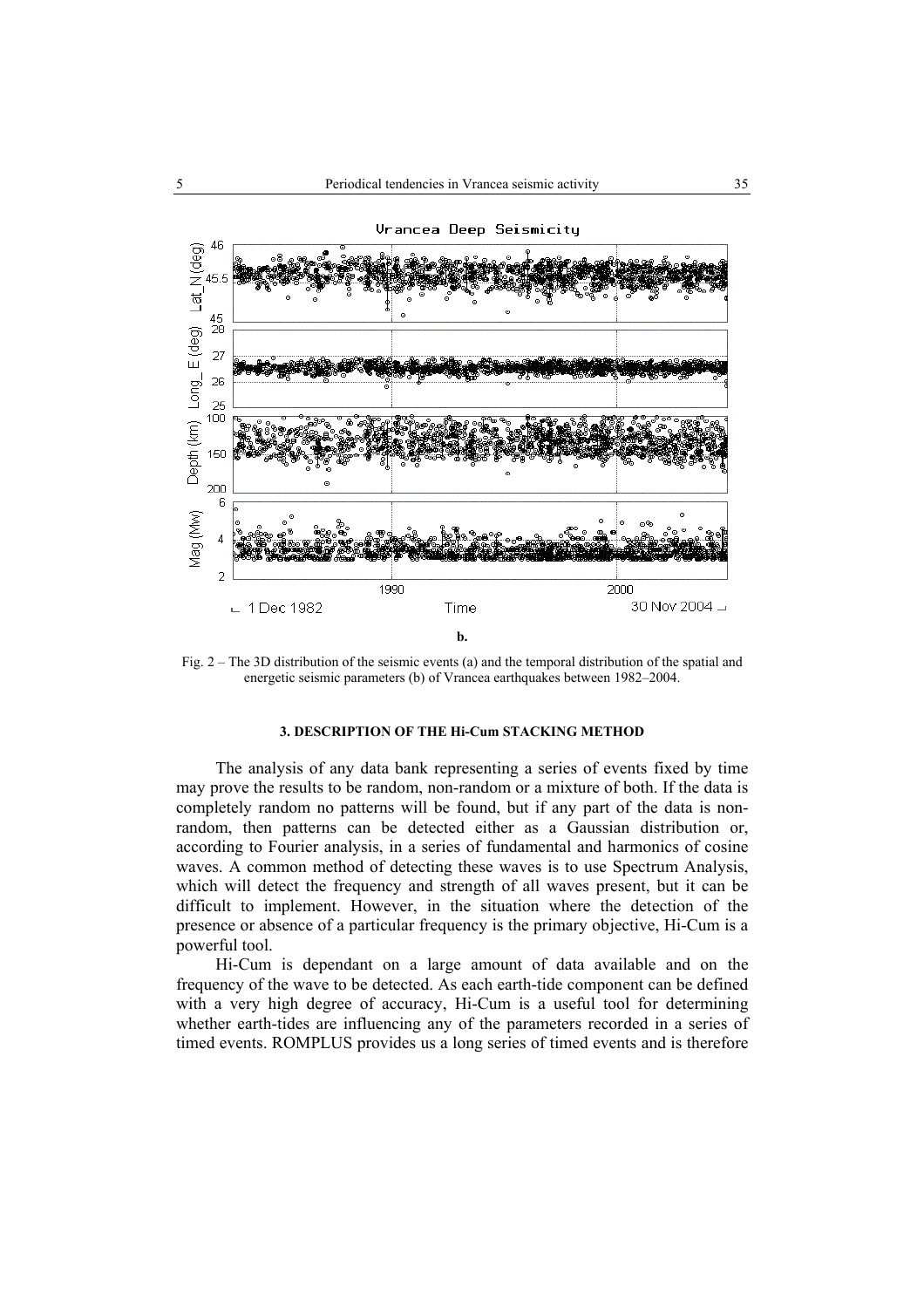suitable for analysis using Hi-Cum. Using this method we are able to compare, for selected earth-tides component, the influence they may have on various parameters. In our case the parameters under consideration were occurrence, latitude, longitude, depth and magnitude.

 The inspiration for Hi-Cum came from the field of meteorology where stacking was first used in the late  $19<sup>th</sup>$  century by Darwin. In general terms a signal has its time base divided into a series of selected constant length time periods *T*. For the detection of earth-tides signals this time period would be the time period of the earth-tide in question e.g. the Solar time clock, S1, or the lunar time clock, M1. This time period is then represented by 360° The time base for each of these periods is then normalised as shown in Fig. 3. The occurrence of an event,  $E_i$ , at time t<sub>i</sub> can then be represented by the phase  $\alpha_i$ , which is the difference between the event  $E_i$  time and the time of the original event in the series,  $t_0$ , modulo T (except an integer number of periods T).



Fig. 3 – The time series partition into selected time period T. An event  $E_i$  occurring at time  $t_i$  will be  $\alpha_i$  out of phase of the original event,  $t_0$ .

 Each of these time periods are further divided into N sectors each of length 360°/N. The selection of an optimal number of sectors is done to find enough precision in phase and a significant number of events in each sector (even for small N).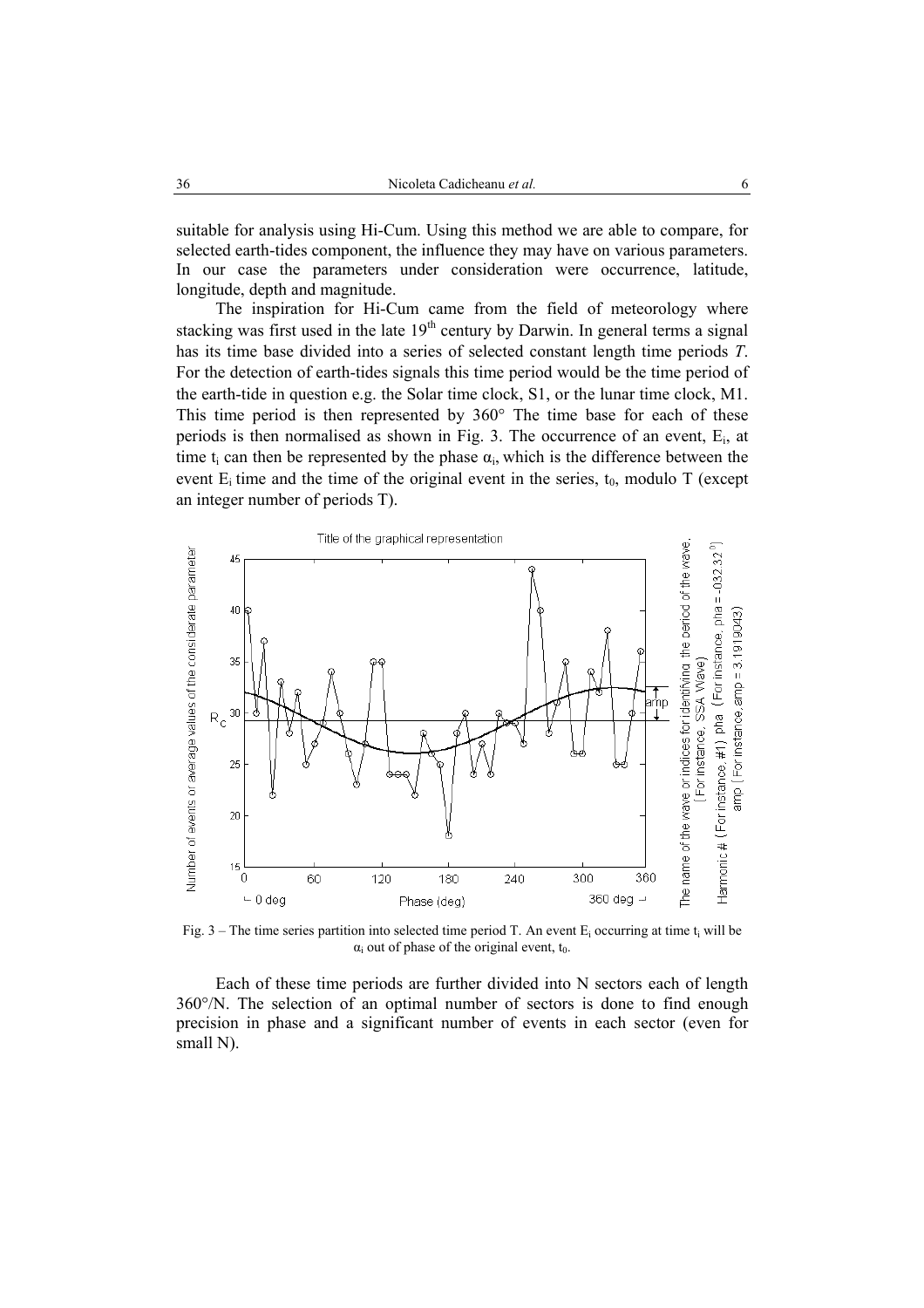For a parameter recorded at regular intervals, the data for each sector N (for example, in our case, the latitude, the longitude, the depth or the magnitude) is averaged and synchronised. These averages are then stacked producing a histogram bar representing the activity for this sector. This process is carried out for each sector until a complete histogram is produced for the time period under consideration (Fig. 4). The histogram is then fitted, by nonlinear least square method, with the cosine function for that time period. The parameters of amplitude and phase are calculated. A graph can then be produced showing the link, in terms of phase and modulation, between the parameter under consideration and the chosen time period (Fig. 5).



Fig. 4 – A histogram bar model, representing the distribution of the seismic activity or the average values of the parameter for each sector.

 In the case of data recordings of discrete events, such earthquakes, the total number of all events recorded in each sector N is the value of the histogram bar for that sector. The remainder of the computation is then carried out in exactly the same fashion as for continuous recordings (Fig. 5).

 Hi-Cum is embedded in a computer program, that can take the data from ASCII files and display simultaneously the parameters of the above trigonometric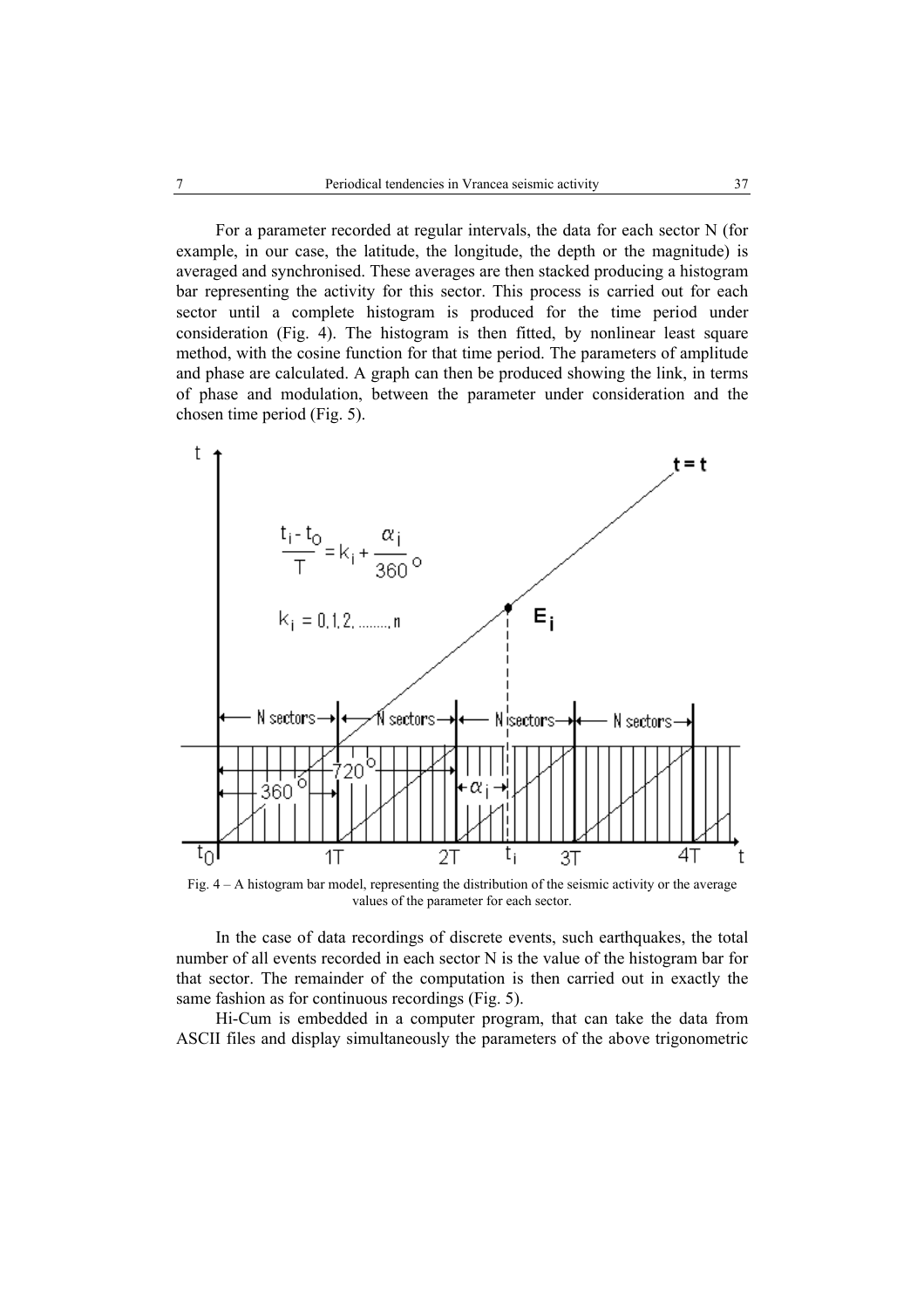function in a series of graphs. Thus the tendencies for various parameters can be expressed in terms of period, phase, amplitude and amplitude modulation. The input format for the Hi-Cum software is based on the Doodson argument (Melchior, 1978). Fig. 5 shows the characteristic features of a typical Hi-Cum graph. The Hi-Cum curve is a combination of the total output signal and the modulation of that signal by the selected earth-tides component, as detected by Hi-Cum.



Fig. 5 – A typical Hi-Cum curve. The points represent the results of the stacking of data, sector by sector (in this case  $N = 48$  sectors). The cosine signal represents the phase of the detected signal in relation to the earth-tides under analysis and the amplitude of the modulation of the detected signal.

 Using this method we are able to compare, for selected periodicities, influences on various parameters, in our case the parameters under consideration were occurrence, latitude, longitude, depth and magnitude. The selected time period will be that which is suspected to have an influence on the parameters in question e.g. the solar time clock S1. A time period is equivalent to an interval of width 360°. It is also necessary to select the optimal number of sectors for the Hi-Cum computation. For this study the data has been divided into 48 sectors.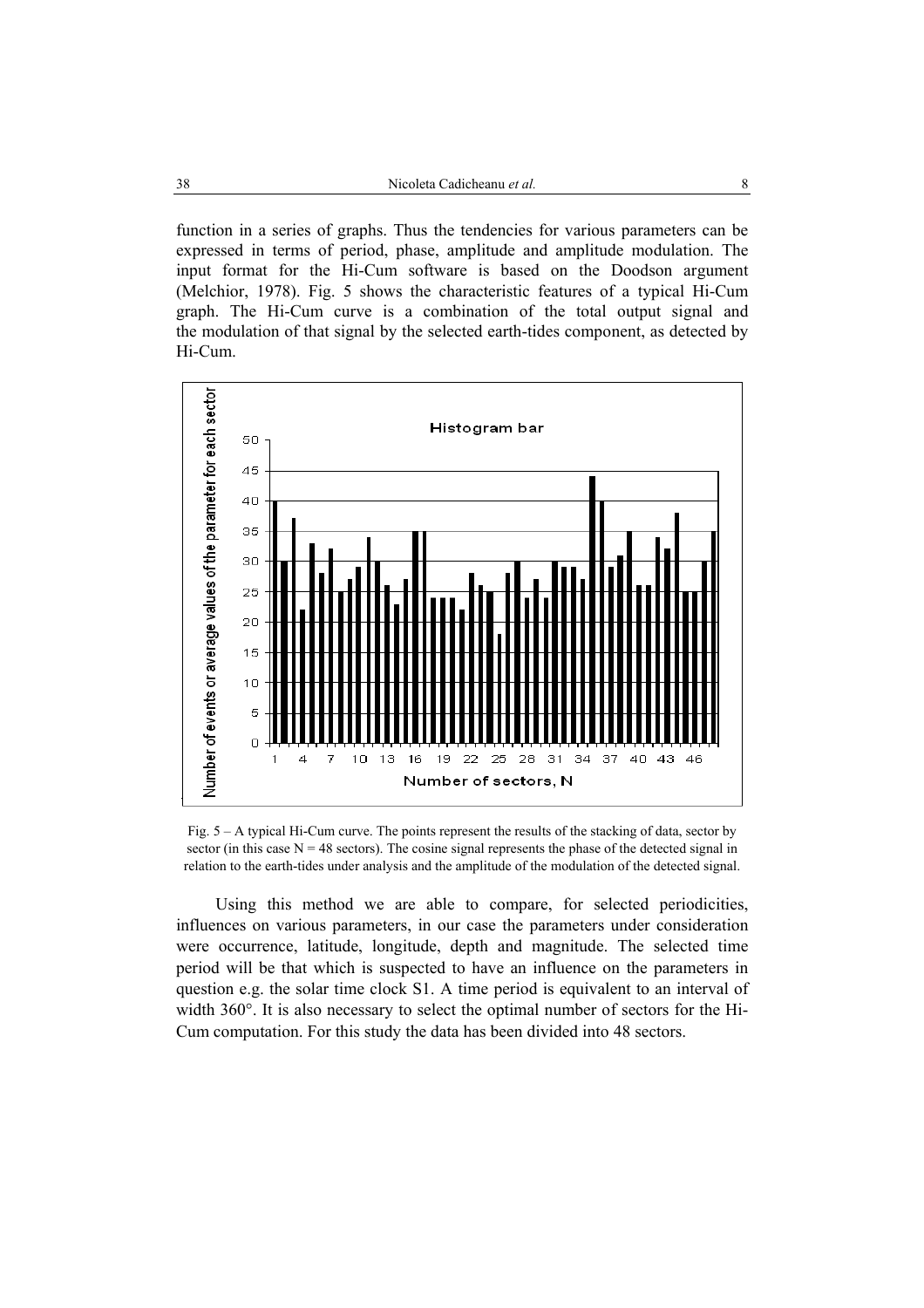#### **4. Hi-Cum APPLIED TO THE VRANCEA EARTHQUAKE DATA BASE**

Vrancea zone seismicity was tested for various periodicities related to Sun and Moon's motions. Firstly the solar semi-annual Ssa wave and solar annual Sa wave, which take into account the declination of the Earth with respect to the Sun. It is this declination that causes the seasons in Romania and in gravitational terms causes two maxima one at the spring equinox ( $\sim$ March 21<sup>st</sup>) and the other at the autumn equinox ( $\sim$ September 21<sup>st</sup>). Next the lunar diurnal M1 wave and its first harmonic M2 and the lunar declinational long period Md (lunar months in solar time) associated with gravitational changes are studied. Finally the solar diurnal S1 wave and its first harmonic S2, which are normally associated with climatic variations, are used in our analysis. A summary of the periodicities of these waves is given in Table 1. Hi-Cum was applied for these earth tides on the earthquake occurrences in the depth zone  $100 - 200$  km. Effects of these periodicities on the latitude, longitude, depth, magnitude and number of events were investigated.

| Earth tide     | Doodson argument | Periodicity<br>$(^{\circ}/h)$ | Ratio of         | Periodicity (h) |
|----------------|------------------|-------------------------------|------------------|-----------------|
|                |                  |                               | periodicity with |                 |
|                |                  |                               | S1               |                 |
| S <sub>1</sub> | 164.555          | 15.000000                     | 1.000000         | 24,000000       |
| S <sub>2</sub> | 273.555          | 30.000000                     | 2.000000         | 12.000000       |
| M1             | 155.555          | 14.496694                     | 0.966446         | 24.833248       |
| M <sub>2</sub> | 255.555          | 28.984104                     | 1.9322736        | 12.421000       |
| Md             | 065.555          | 0.549016                      | 0.0366011        | 655.717968      |
| Ssa            | 057.555          | 0.082137                      | 0.0054758        | 4382.921200     |
| Sa             | 056.554          | 0.041067                      | 0.0027378        | 8766.162610     |

*Table 1*  Earth tide waves and their periodicities

## 4.1. ANALYSIS FOR ANY INFLUENCE ARISING FROM THE SOLAR ANNUAL WAVE, Sa, AND SEMI-ANNUAL TIME CLOCK, Ssa

In the first instance we analysed the distribution over time of the number of earthquakes (seismic activity) to see how it is correlated with the solar annual wave Sa. In order to locate the summer and winter solstices on the Sa wave, a synthetic data file was created which had the same time base as the seismic data.

We therefore carried out an analysis on the semi-annual time clock, Ssa, a wave whose main effect on Earth is gravitational.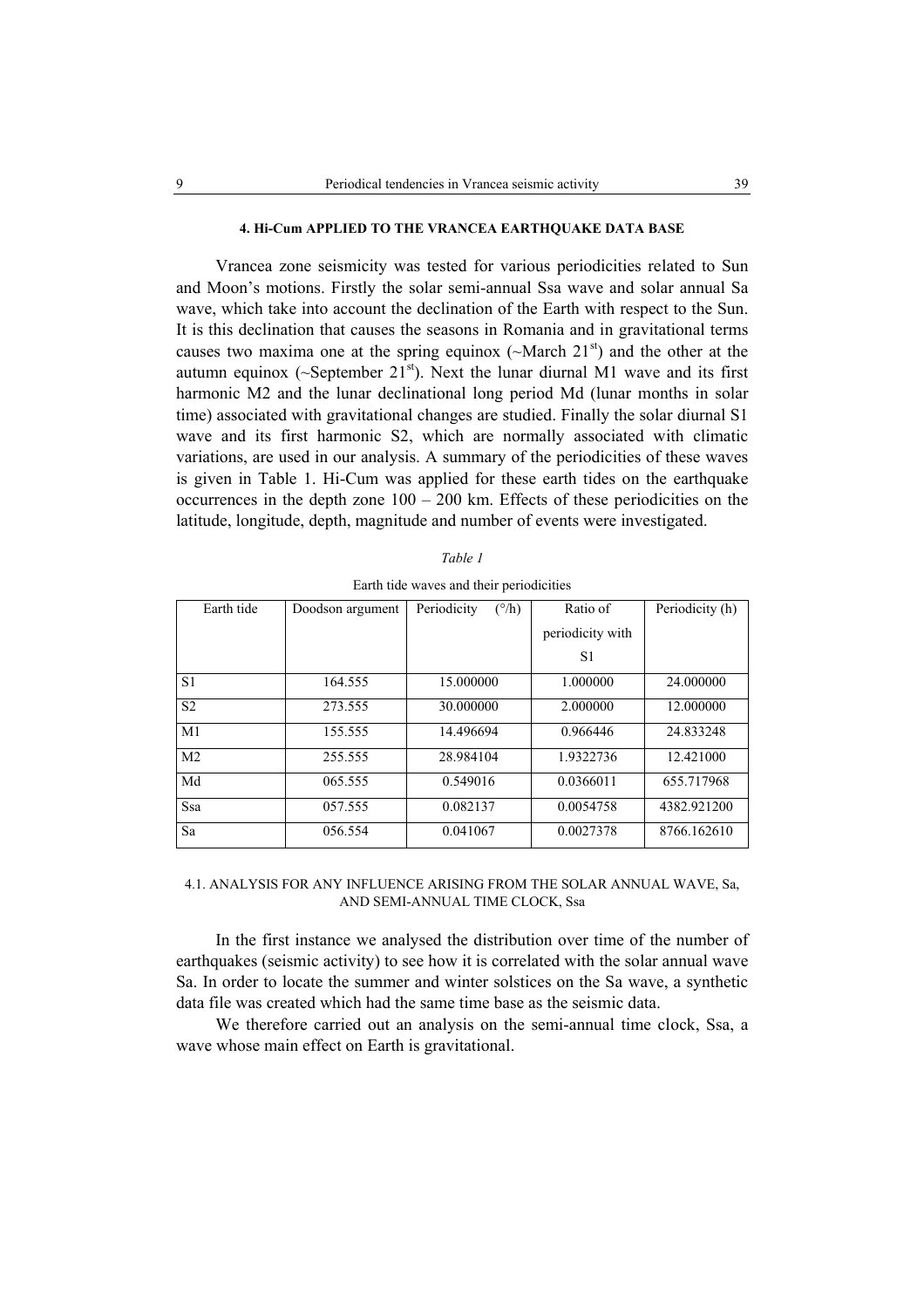Hi-Cum analysis was then carried out on Ssa and from Fig. 6 we can see also the modulation tendency of this component upon the Vrancea seismic activity. This tendency could be as a direct influence of the earth-tides gravitational effects.



Fig. 6 – Hi-Cum analysis on seismic activity (Research on semi-annual Time Clock Ssa wave 057.555).

The upper graph in Fig. 7 (Fig. 7a) represents the data of the lower graph modified with a superficially imposed large positive value (three orders of magnitude greater than the initial data) on Dec. 21st and a large negative value (of the same order) on June  $21<sup>st</sup>$  in order to mark the two annual astronomical moments. The lower graph displays the distribution over time of the seismic activity with reference to the annual Time Clock Sa wave 056.554.

Comparing the occurrence of seismic activity with the synthetic data reveals a modulation of Sa in the seismic activity with maximum activity occurring at each equinox. It is not clear, however, whether these effects are due to seasonal or gravitational influences, or a combination of the two.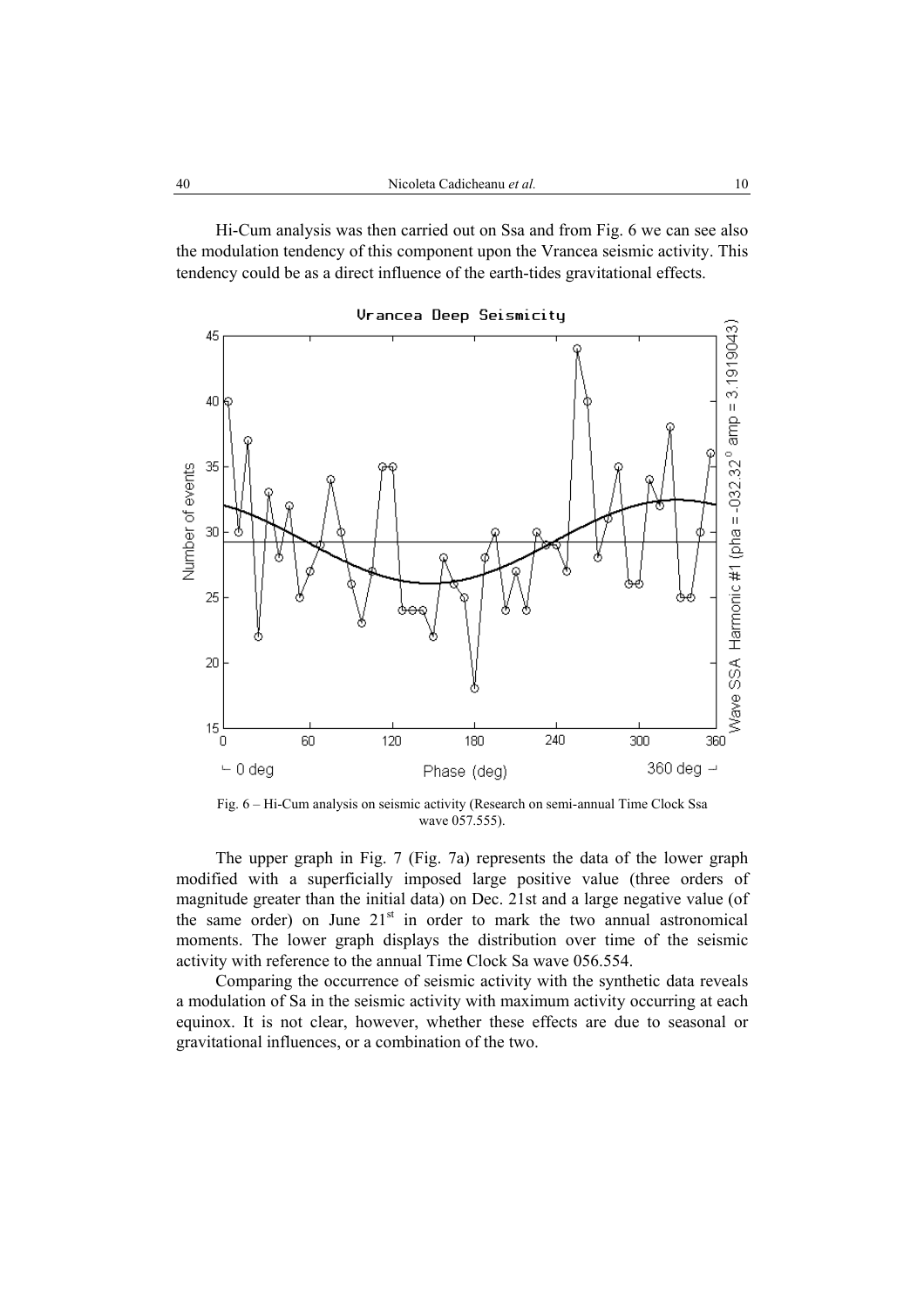

Fig. 7 – Hi-Cum analysis on seismic activity (b), latitude (c) and longitude (d) relative to solstice m analysis on selective activity (c), and all the Clock Sa wave 056.554).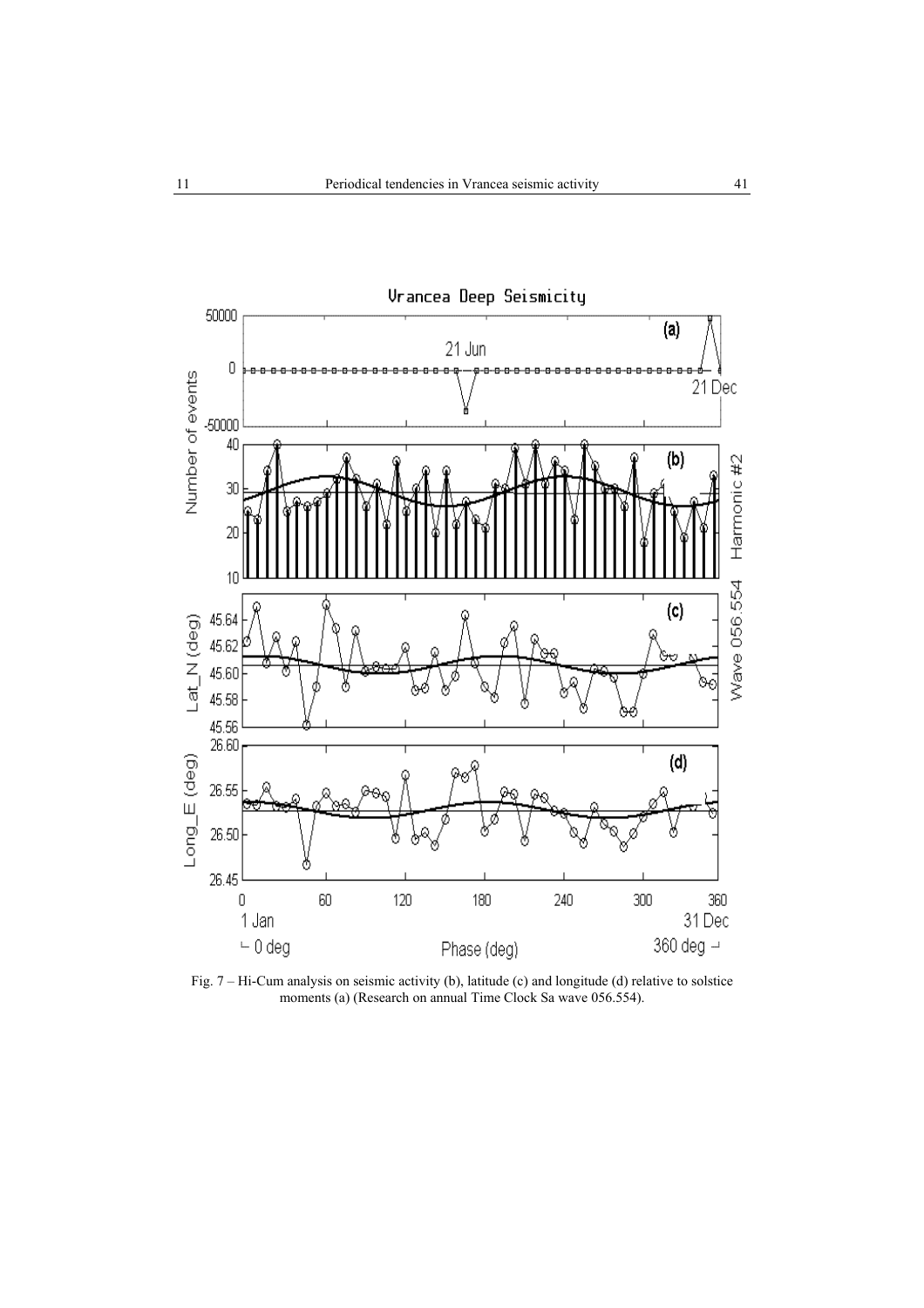# 4.2. ANALYSIS FOR ANY INFLUENCE ARISING FROM Sa AND Ssa WITH RESPECT TO THE OCCURRENCE, LONGITUDE, LATITUDE AND DEPTH OF THE SEISMIC ACTIVITY

Detailed analysis of the seismic activity of the Vrancea zone indicates that the most active zone is at a depth of 100–200 km (Bazacliu, Radulian, 1999). It was then decided to further sort the data. For this part of our studies, data on the three spatial dimensions of the location of a quake, namely the longitude, latitude and depth, were used for Hi-Cum analysis along with the Hi-Cum analysis of the frequency of earthquake occurrence, irrespective of its location within the Vrancea region.

The Hi-Cum for Sa was then performed with the average value of latitude and longitude for each time sector and the results (Fig. 7c, d) compared with the previous graphs (Fig. 7b), to determine whether the location of the earthquakes could be linked to Sa. From Figure 6 we can see that there is a tendency for the site of the earthquake to vary with Sa, the solar annual wave.

As the movement on the fault is likely to be affected by the change in direction of the gravitational field in relation to the fault (Enescu, 1999), this change in direction is defined by the derivative of Sa, Ssa. A series of graphs was then produced to determine the influence of Ssa on the distribution of the seismic activity for the main seismic parameters: occurrence, latitude, longitude, and depth. Figure 8 shows the Hi-Cum analysis for these parameters.

The pattern found here was for the systematic tendency of the variations in the latitude, longitude and depth to be in phase, whilst the variation of the occurrence of the quakes was in opposite phase. This suggests that the spatial parameters of the seismic activity and its occurrence are influenced by Ssa wave, which suggest that the tendencies we have observed may be linked to the gravitational changes experienced by each particular point on Earth. These results indicate that any gravitational effects on the Earth, not only depend on the relative location of the Sun, the Moon and the Earth, but also on the precise location of each place on Earth.

## 4.3. ANALYSIS FOR ANY INFLUENCE ARISING FROM THE LUNAR DECLINATIONAL WAVE, MD, WITH RESPECT TO THE OCCURRENCE, LOCATION AND MAGNITUDE OF THE SEISMIC ACTIVITY

As with the Solar declination wave, the lunar declination wave, Md, will also have a gravitational effect on Earth with two maxima. A similar analysis was therefore carried out using Md. Results represented in Fig. 9 indicate a tendency for the seismic activity to vary with Md, the lunar declination.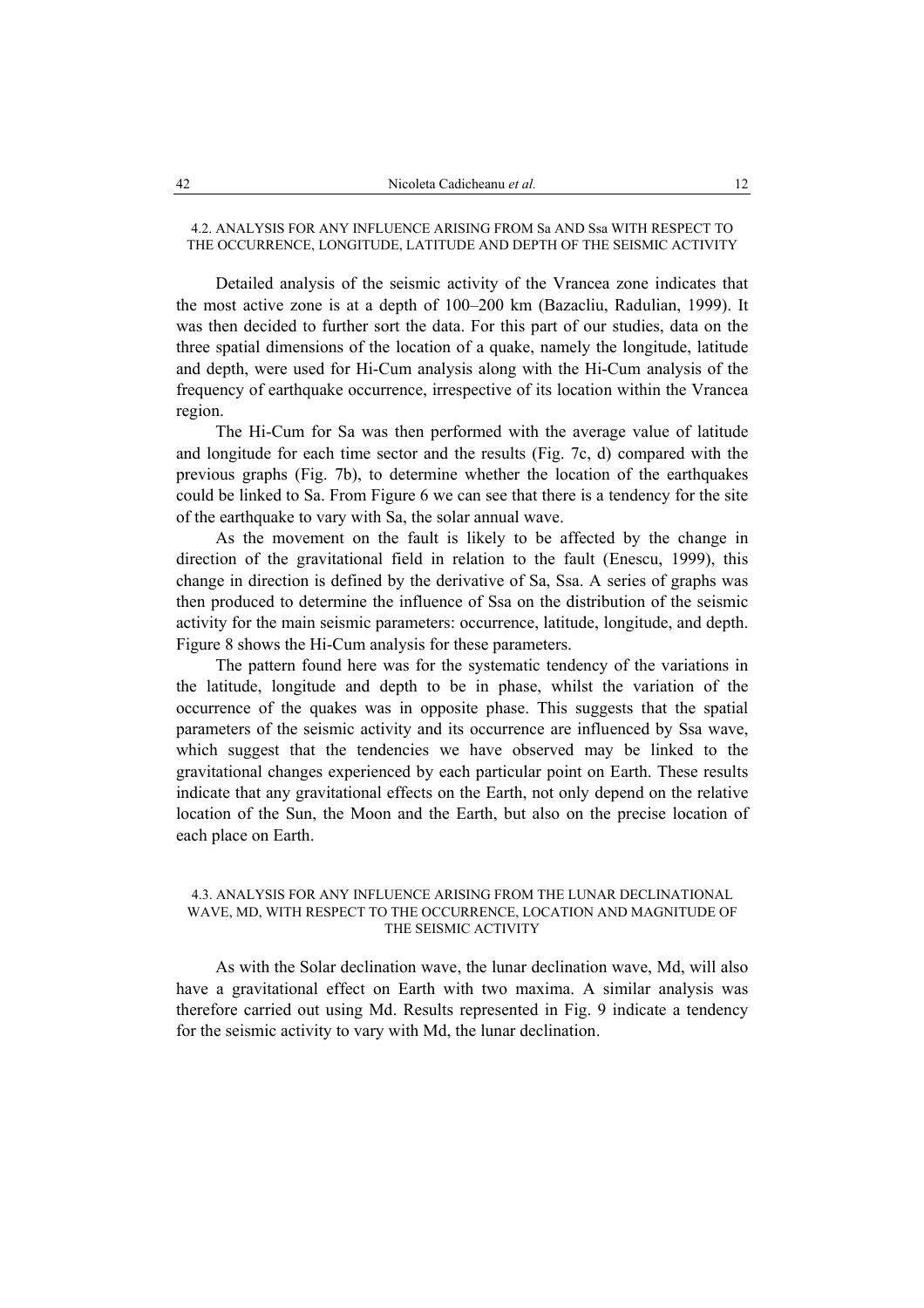

Fig. 8 – Hi-Cum analysis on latitude, longitude, depth and activity (Research on semi-annual Time Clock Ssa wave 057.555).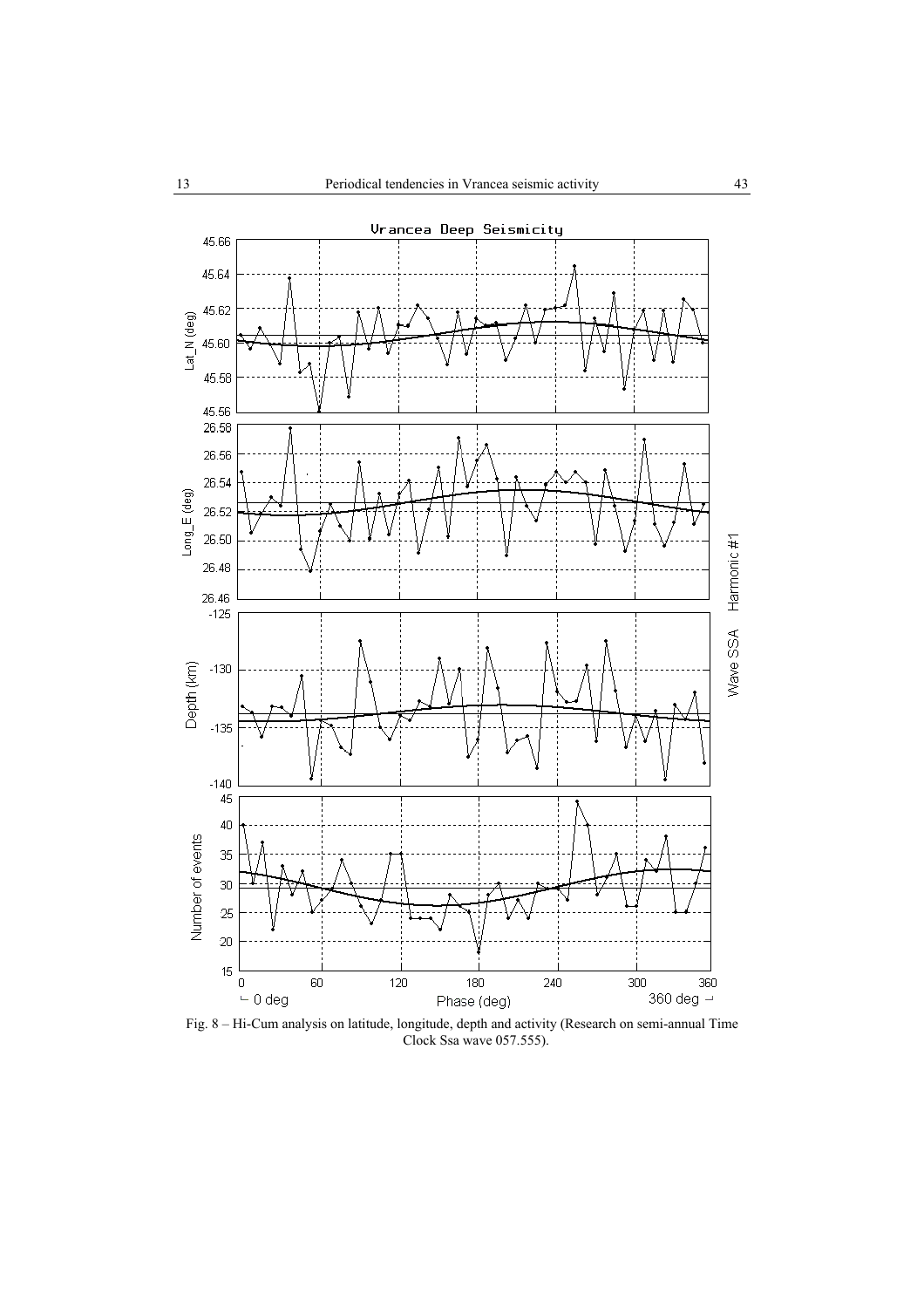

Fig. 9 – Hi-Cum analysis on seismic activity on Lunar declinational Time Clock (Md Wave 065.555).

Figure 10 shows the Hi-Cum analysis for latitude and longitude using Md and its first harmonic. Here we see only weak inductions in the case of Md and its first harmonic 2Md.

As before, a series of analysis was produced on the distribution of the seismic activity for the main seismic parameters: latitude, longitude, depth and magnitude, to determine if there was a signature visible for Md.

A similar pattern for Md (Fig. 11) was found as was described above for Ssa, that is that the systematic tendency of the variations in the latitude, longitude and depth were found to be in phase, whilst the variation of the magnitude of the quakes was in opposite phase. The influence of Md on seismic activity can only be explained in gravitational terms, which supports our hypothesis that gravitational changes brought about by earth-tides are responsible for some of the seismic activity on Earth.

#### 4.4. ANALYSIS FOR ANY INFLUENCE ARISING FROM S1 WITH RESPECT TO THE OCCURRENCE OF THE EARTHQUAKES

Having found a link between seismic activity and the annual solar wave, Sa, the semi-annual time clock, Ssa, and the lunar declinational time clock, Md, the data bank was analysed to see if there were any diurnal or semi-diurnal effects due to the Sun. Figure 12 refers to the fundamental and main harmonic periodicities of S1 on the total seismic activity. A modulation tendency of the seismic activity can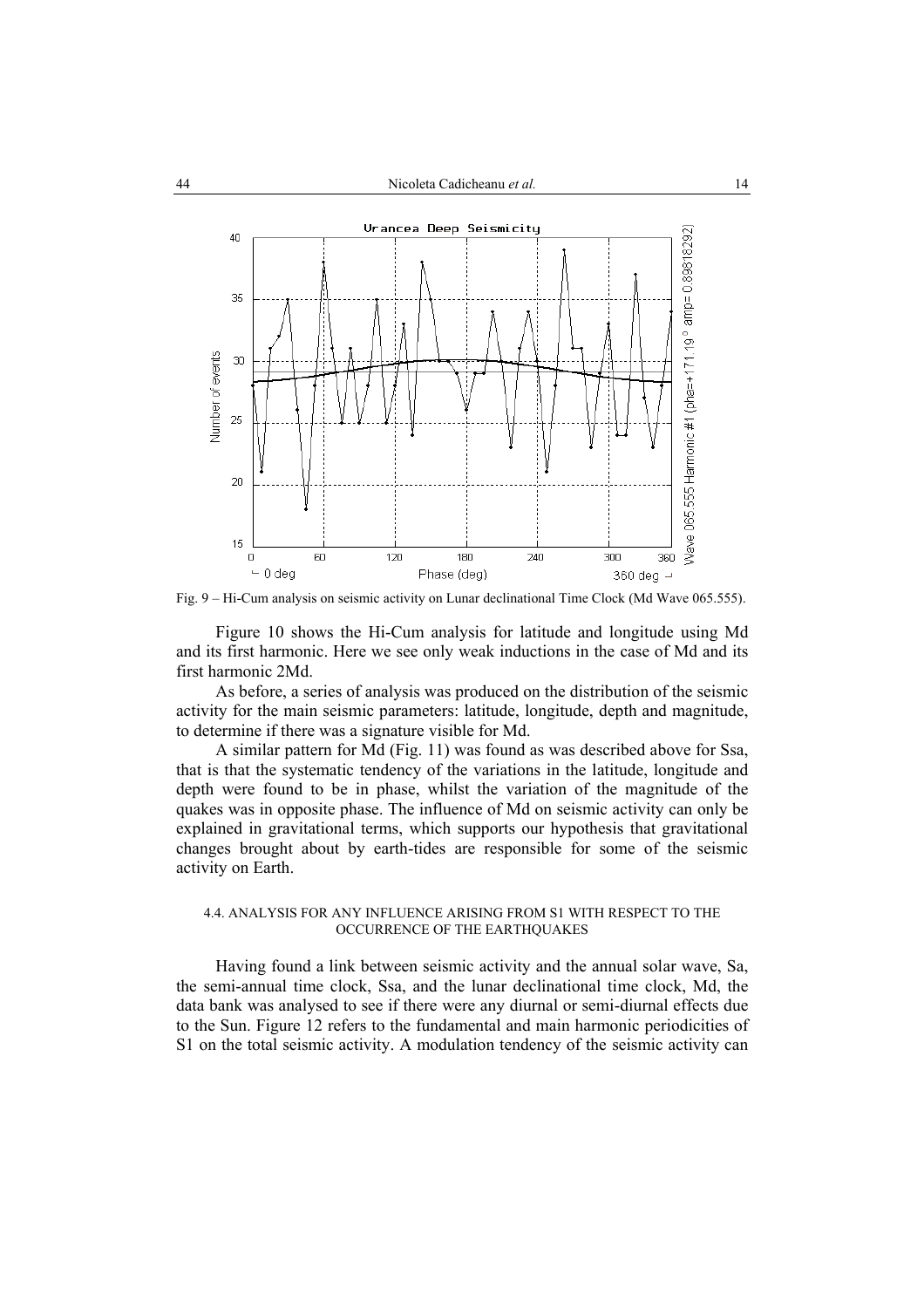be found for S1 and its harmonic S2*.* Again any change in direction of gravitational effects is defined by S2, the harmonic of S1. S2 will have two maxima in a 24h period representing the moments when a point on the Earth cuts through the Sun's gravitational field at 90° (midday and midnight).



Fig. 10 – Hi-Cum analysis on latitude and longitude, with respect to Lunar declinational Time Clock (Md Wave 065.555 and its first harmonic, 2Md).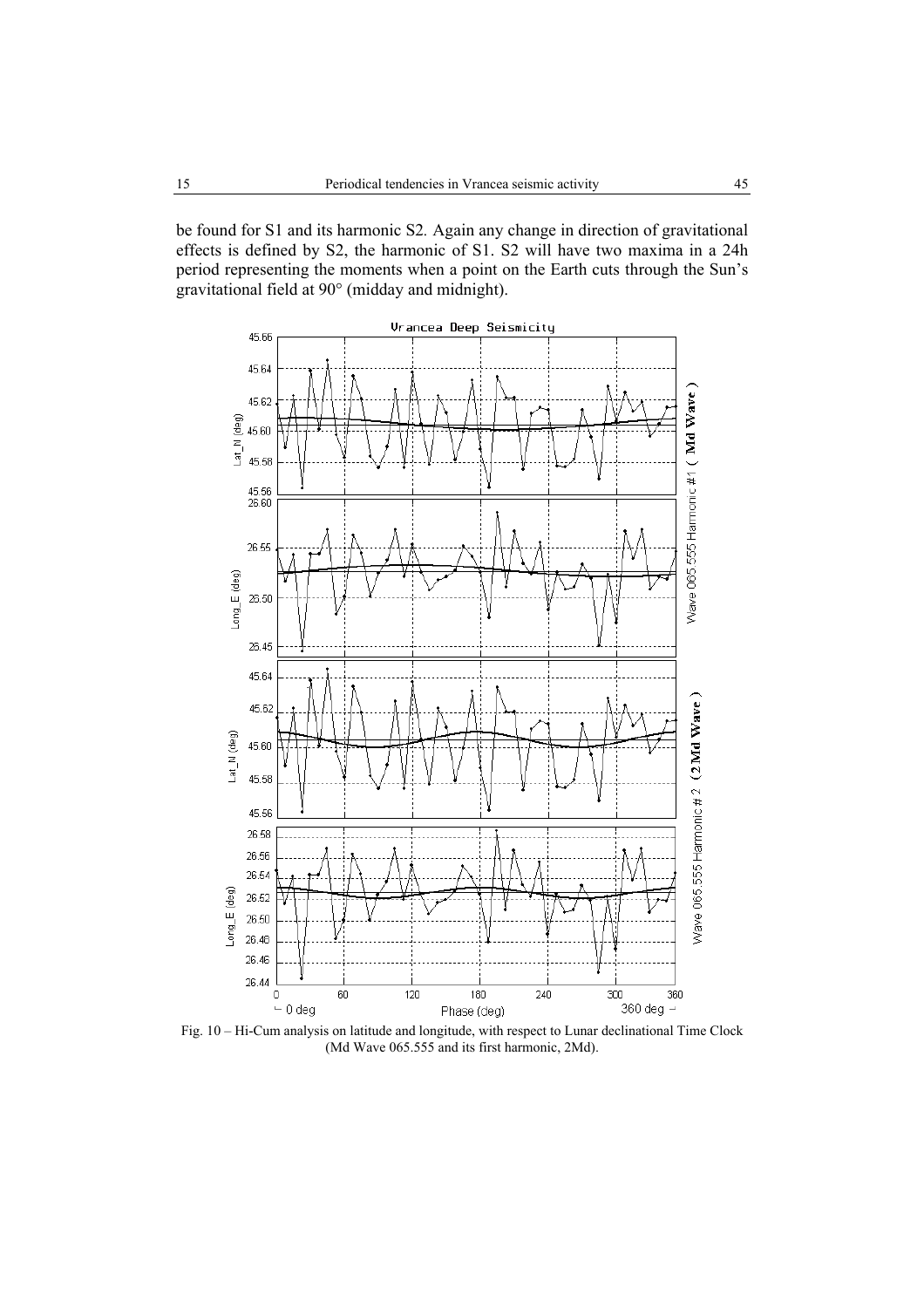

Fig. 11 – Hi-Cum analysis on depth and magnitude on Lunar declinational Time Clock (Md Wave 065.555 and its first harmonic, 2Md).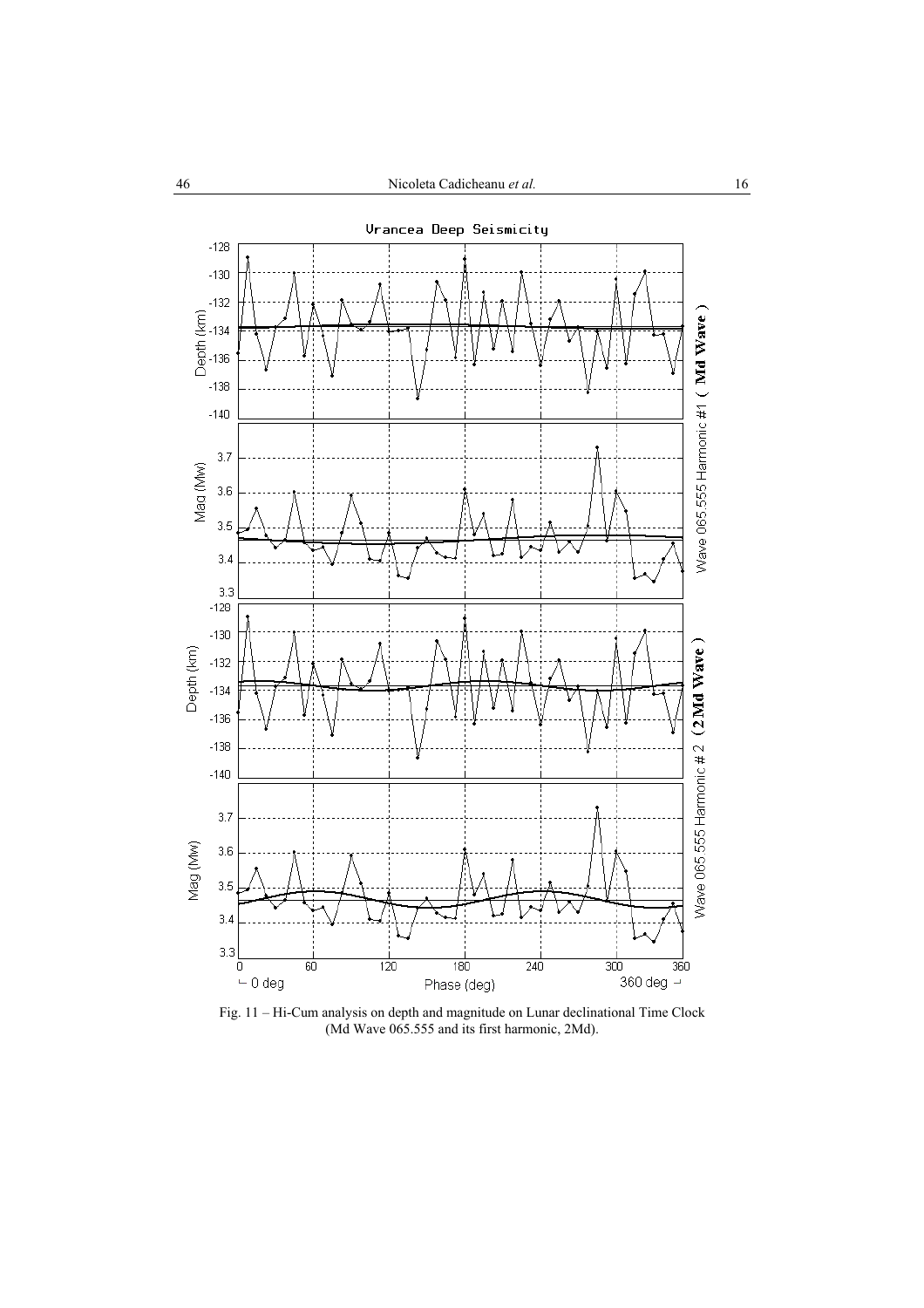

Fig. 12 – Hi-Cum analysis on S1 (Solar Time Clock) and its main harmonic, S2, for the seismic activity.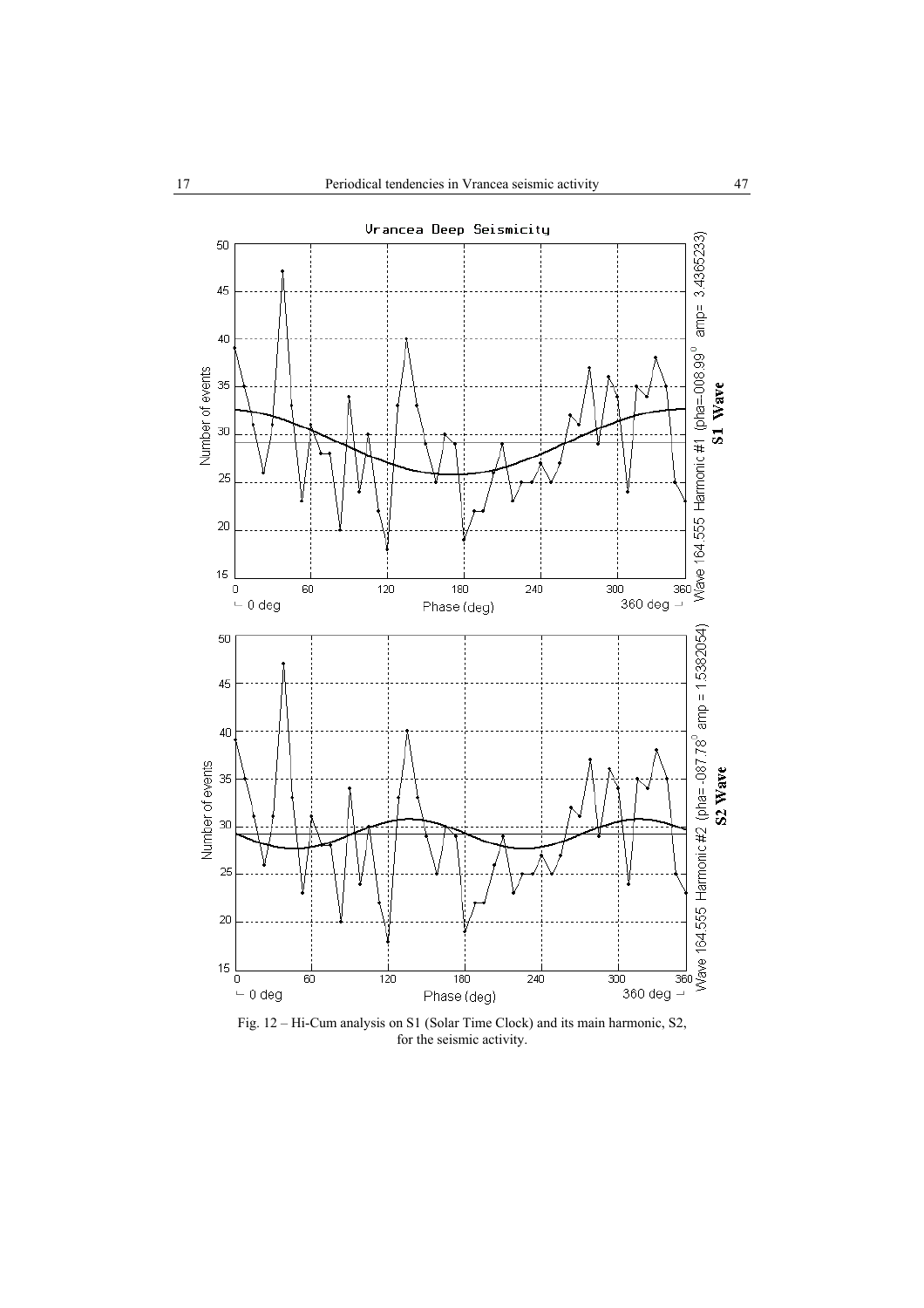It is possible that the influences found here may be due climate changes and not gravitational influences. However, experiments carried out for earth-tides monitoring (Delcourt-Honorez *et al*., 1993), have shown that at a depth of greater than 50 km negligible (1–2%) climatic effects can be found and are out of the question at the depth over of 100 km. So with the focus of quakes in the most active zone being deeper than this, climatic effects cannot fully explain the observed phenomena.

#### 4.5. ANALYSIS FOR ANY INFLUENCE ARISING FROM M1 WITH RESPECT TO THE OCCURRENCE AND MAGNITUDE OF THE SEISMIC ACTIVITY

A similar analysis was then carried out for the main lunar wave M1. Figure 13 refers to the fundamental and main harmonic periodicities of M1 on the total seismic activity.

A modulation tendency of the seismic activity and magnitude can be found for M1 and its first harmonic M2 (Fig. 13). These results suggest that it is the gravitational effects of the Moon which are influencing the occurrence of earthquakes in this region.

The total seismic activity and magnitude distribution for both S1 and M1 were then compared. As can be seen from Figure 14, for both S1 and M1 waves, when there is a decrease in activity, when there is an increase in magnitude. The similarity in the patterns of S1 and M1 can only be explained by considering the gravitational influence of the Sun and the Moon.

## 4.6. ANALYSIS FOR ANY INFLUENCE ARISING FROM S2 WITH RESPECT TO THE LOCATION AND MAGNITUDE OF THE SEISMIC ACTIVITY

Hi-Cum analysis using S2 was then applied to study any location effects on the occurrence of the earthquakes and the influence on the magnitude distribution also. The results are presented in Fig. 15.

Hi-Cum analysis on the main S2 wave also revealed a systematic tendency of the variations in the latitude, longitude and depth to be in phase, whilst the variation of the magnitude of the quake was inversed. It means that magnitude decrease when the other seismic parameters increase.

A summary of these results with the amplitude and phase values is displayed in Table 2 showing fundamental and main harmonic periodicities of S1 and its harmonic S2 for the latitude, longitude, depth and magnitude.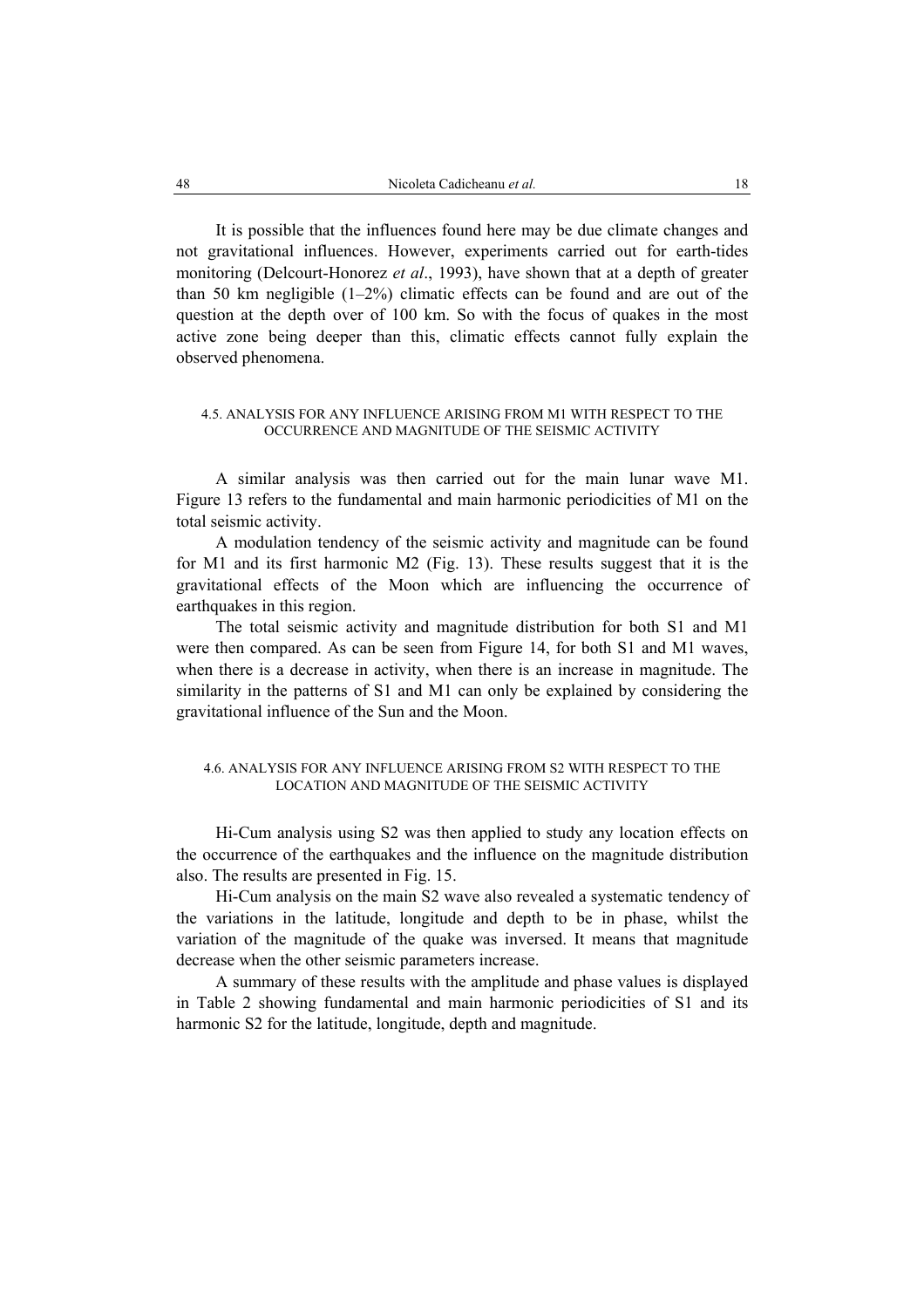

Fig. 13 – Hi-Cum analysis on M1 (Lunar Time Clock Wave 155.555) and its main harmonic, M2, for the seismic activity.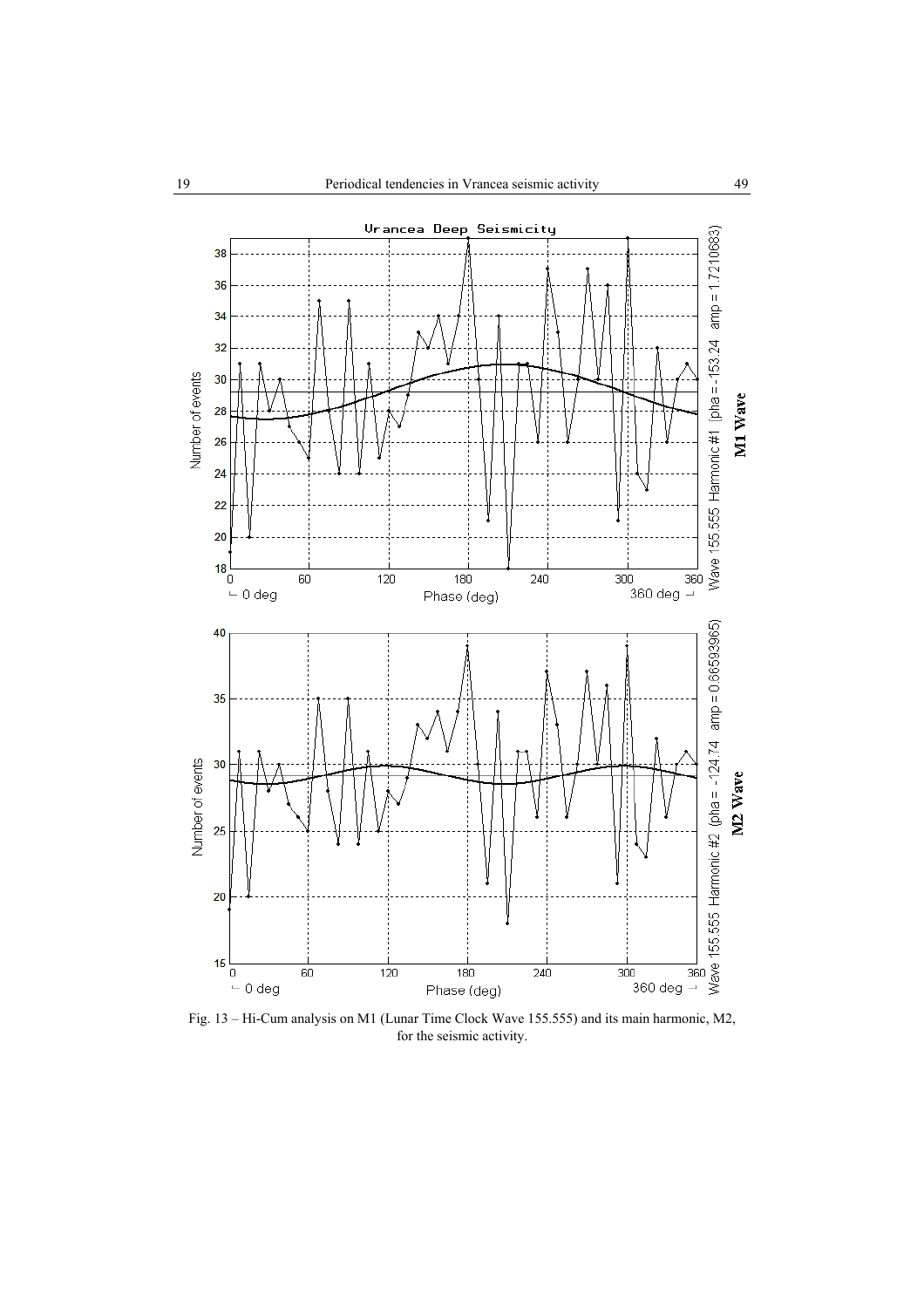

Fig. 14 – Comparison of the Hi-Cum on S1 (up) and M1 (down) applied to the magnitude (upper) and the seismic activity (lower).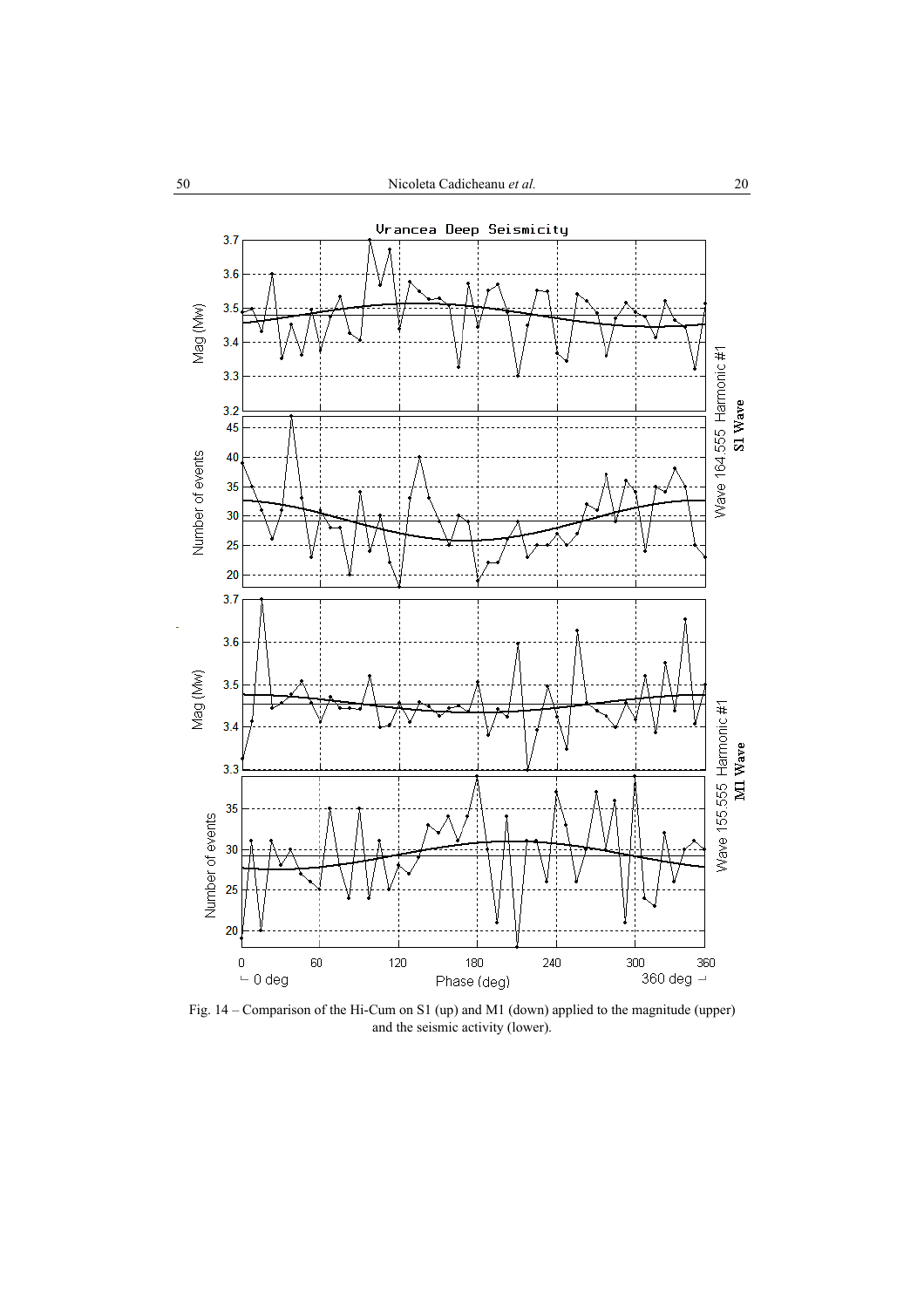

Fig. 15 – Hi-Cum analysis on latitude, longitude, depth and magnitude for S2 (First harmonic of Solar Time Clock S1 Wave 164.555).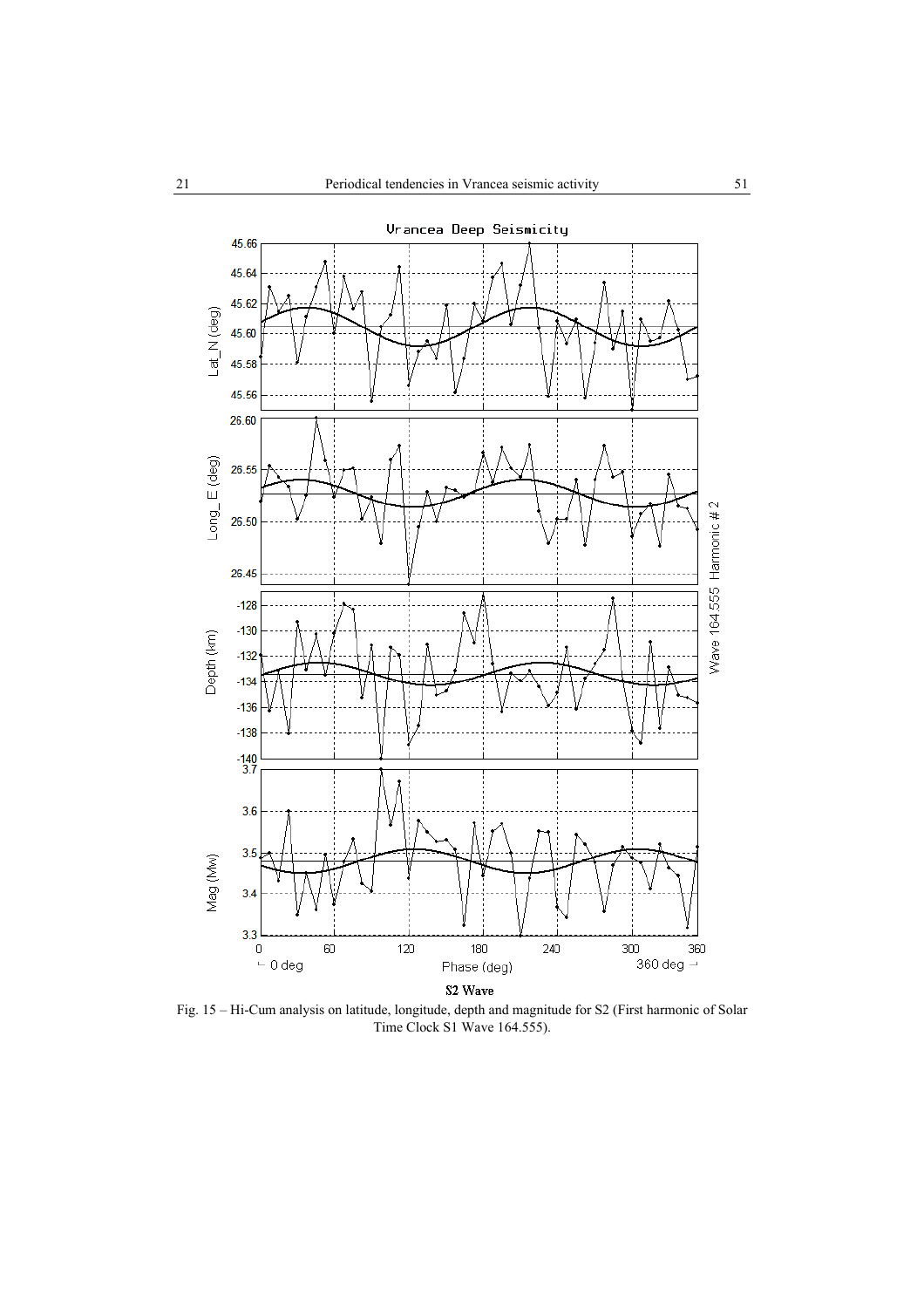S1 and S2 Hi-Cum analysis on Vrancea Deep Seismicity

|                                    | S <sub>1</sub> |                                  | S2          |                                  |
|------------------------------------|----------------|----------------------------------|-------------|----------------------------------|
| Parameter                          | Phase (deg)    | Amplitude<br>(see the $1st$ col) | Phase (deg) | Amplitude<br>(see the $1st$ col) |
| Lat $N$ (deg)                      | $+116.73$      | 0.00445121                       | $+076.82$   | 0.0122741                        |
| $LongE$ (deg)                      | $+127.68$      | 0.00354129                       | $+066.07$   | 0.0134480                        |
| Depth (km)                         | $+127.01$      | 0.67367400                       | $+092.38$   | 0.8834250                        |
| Mag(Mw)                            | $+134.05$      | 0.03635250                       | $-110.07$   | 0.0315460                        |
| Hi-Cum Count<br>(Number of events) | $-008.99$      | 3.43652000                       | $-087.78$   | 1.5382100                        |

## 4.7. ANALYSIS FOR ANY INFLUENCE ARISING FROM M2 WITH RESPECT TO THE LOCATION AND MAGNITUDE OF THE SEISMIC ACTIVITY

Hi-Cum on the main M2 wave revealed a systematic tendency of the variations in the latitude and longitude to be in phase, with weak induction on depth and magnitude (Fig. 16).

A summary of these results with the amplitude and phase values is displayed in Table 3, showing fundamental and main harmonic periodicities of M1 and its harmonic M2 for the latitude, longitude, depth and magnitude.

|--|--|

| M1 and M2 Hi-Cum analysis on Vrancea deep seismicity |  |  |  |
|------------------------------------------------------|--|--|--|
|                                                      |  |  |  |

|                                    | M <sub>1</sub> |                                  | M <sub>2</sub> |                                  |
|------------------------------------|----------------|----------------------------------|----------------|----------------------------------|
| Parameter                          | Phase (deg)    | Amplitude<br>(see the $1st$ col) | Phase (deg)    | Amplitude<br>(see the $1st$ col) |
|                                    |                |                                  |                |                                  |
| Lat $N$ (deg)                      | $-125.51$      | 0.01073540                       | $-037.53$      | 0.00338199                       |
| $LongE$ (deg)                      | $-123.63$      | 0.00903976                       | $-063.82$      | 0.00546098                       |
| Depth (km)                         | $+106.88$      | 0.61835800                       | $-068.75$      | 0.18423500                       |
| Mag(Mw)                            | $-001.84$      | 0.02538740                       | $+008.33$      | 0.01164170                       |
| Hi-Cum Count<br>(Number of events) | $-153.24$      | 1.72107000                       | $-124.74$      | 0.66594000                       |

The influence of Md, M1 and M2 on seismic activity can only be explained in gravitational terms, which further adds to the evidence which supports our hypothesis that gravitational changes brought about by earth-tides are responsible for some of the seismic activity on Earth.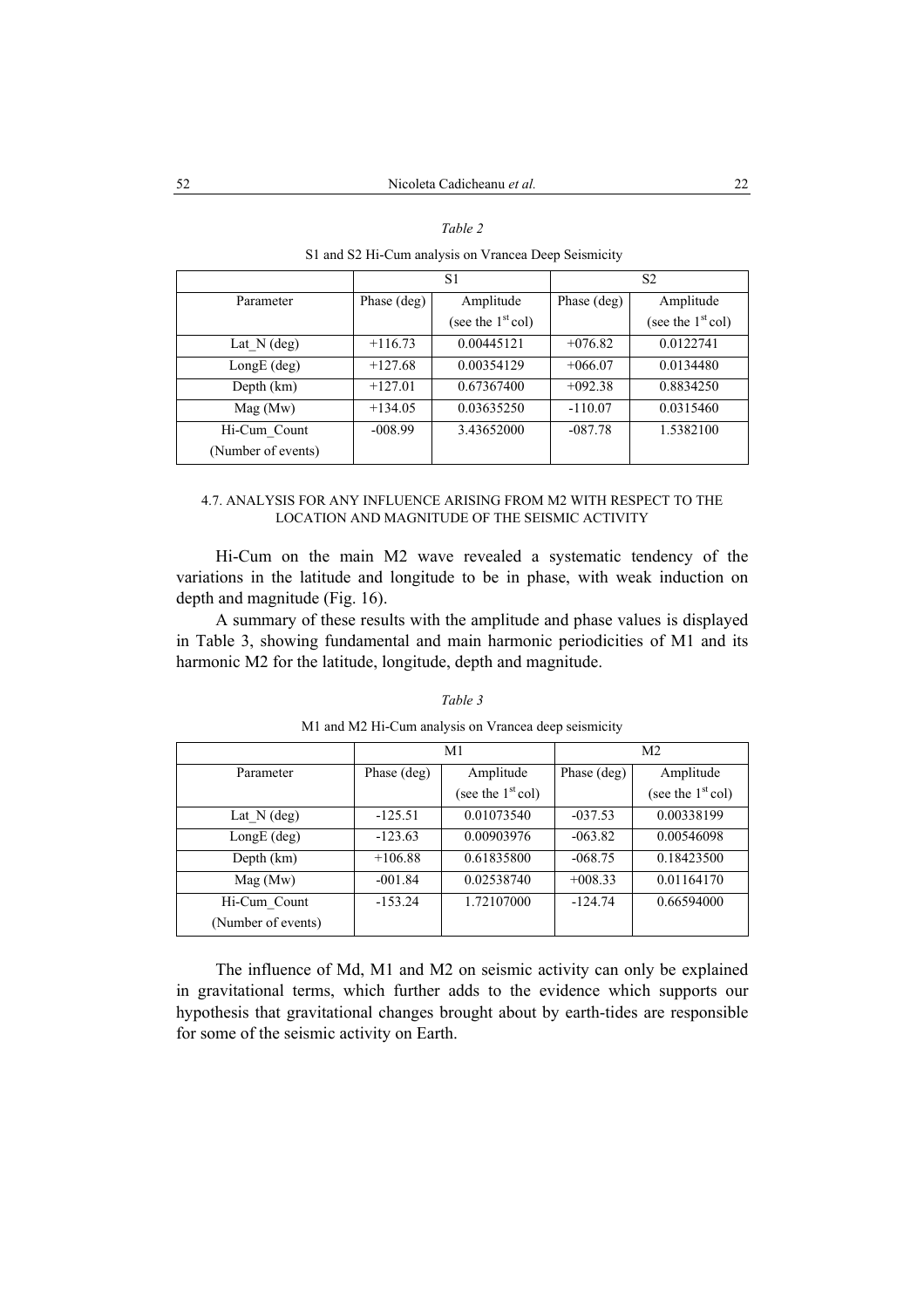

Fig. 16 – Hi-Cum analysis on latitude, longitude, depth and magnitude (Lunar Time Clock M2 Wave 155.555).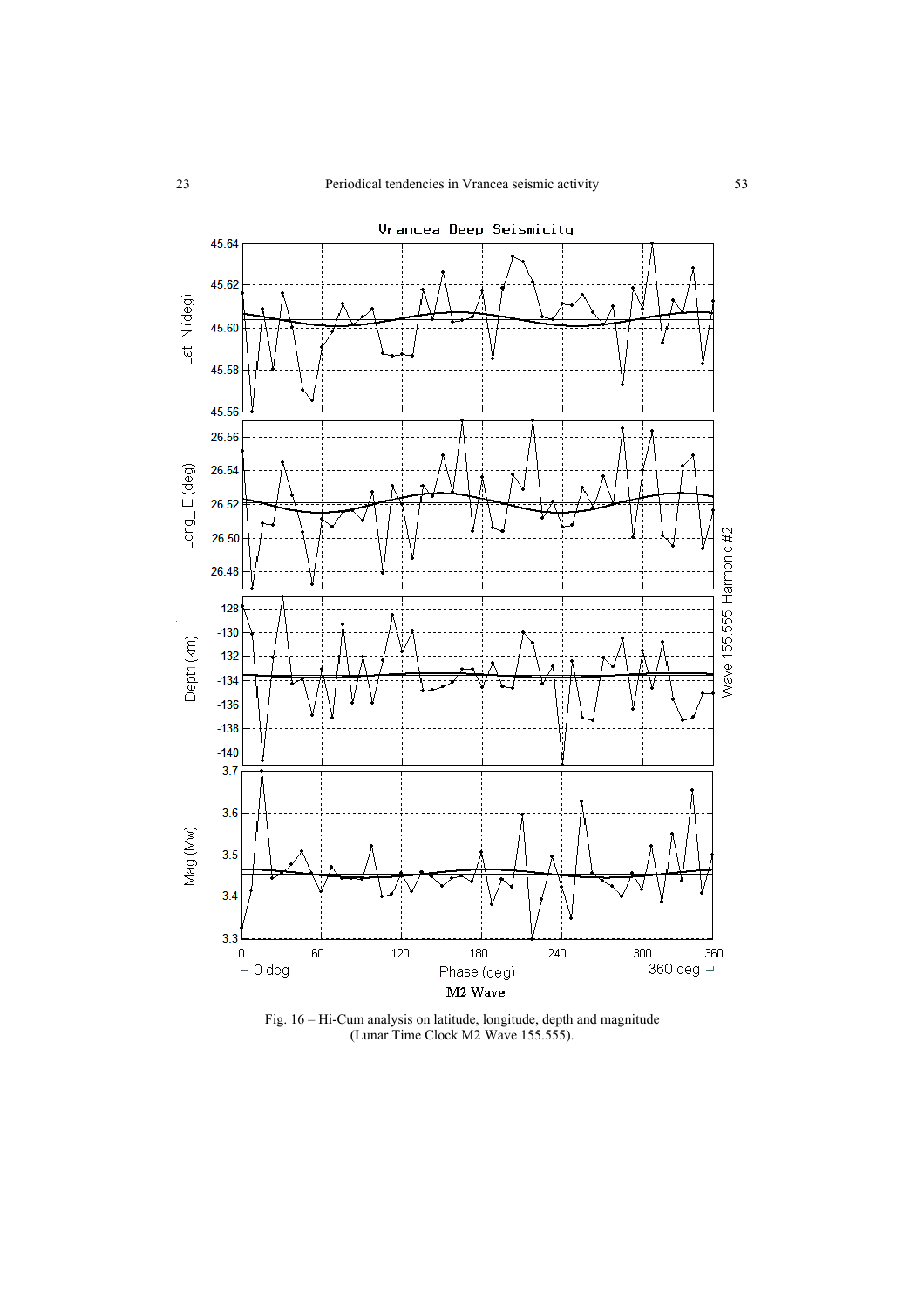#### **5. DISCUSSION OF RESULTS**

Our results show that there is a tendency for seismic activity to be linked with several of the earth-tides components, namely Sa, Ssa, S1, S2, Md, M1 and M2. An S1 cycle is often attributed to climatic conditions, however, experiments carried out for earth-tides monitoring (Delcourt-Honorez *et al*., 1993), have shown that at a depth of greater than 50 km negligible  $(1-2\%)$  climatic effects can be found and are out of the question at the depth over of 100 km. So with the focus of quakes in the most active zone being deeper than this, climatic effects cannot fully explain the observed phenomena and climatic conditions will certainly not explain the M1, M2, Md and Ssa tendencies. The signatures found on the Ssa, M1, M2 and Md suggest a possible link between gravitational changes and the occurrence of earthquakes. If this is the case then it is also possible that a percentage of the diurnal and semidiurnal variations in seismic activity could be due to changes in the gravitational field.

To understand how earth-tides and earthquakes could act as triggers for an earthquake we need to consider the energy transfer mechanism which could be causing the earthquakes. In the case of both earth-tides and earthquakes, energy entering the system would be stored in the Earth; this storage can be considered as equivalent to the integral of the input signal. At a certain point the energy will be released in the form of an earthquake, this can be likened to the derivative of the signal. Energy entering a system from smaller earthquakes is random and low frequency and is unlikely to result in a continuous build-up of stored energy. In contrast, earth-tides are cyclical, caused by a changing gravitational field and, though low in energy, are regular and high frequency and as such can cause a build-up of stored energy, the nature of this energy storage will be dependent on the rheology of the region. In liquid regions there will be movement of fluid, which could cause a temperature movement that could provide micro energy shocks causing high frequency dynamics which could result in seismic activity. In a region of solid rock any faults or discontinuities could serve to amplify the movements due to the build up of stress in the rock (Tshibangu *et al.*, 2004). The stored energy in these regions could, over a period of time, result in a sudden release of energy in the form of an earthquake.

Our analysis suggests that as the location of the Earthquakes moves in a Northeastern direction and increases in depth, the magnitude of the seismic activity decreases, suggesting that the heterogeneity of geological conditions of the fault are having an effect on the nature and occurrence of the earthquakes.

It is possible therefore that the patterns we have found are a result of the heterogeneities locally amplifying the magnitude of the tidal stresses (Dieterich, 1986). Such amplification might occur near the ends of creeping fault segments if the creep or after-slip rates vary in response to tides (Zugrăvescu *et al.*, 1989; Cochran *et al.*, 2004).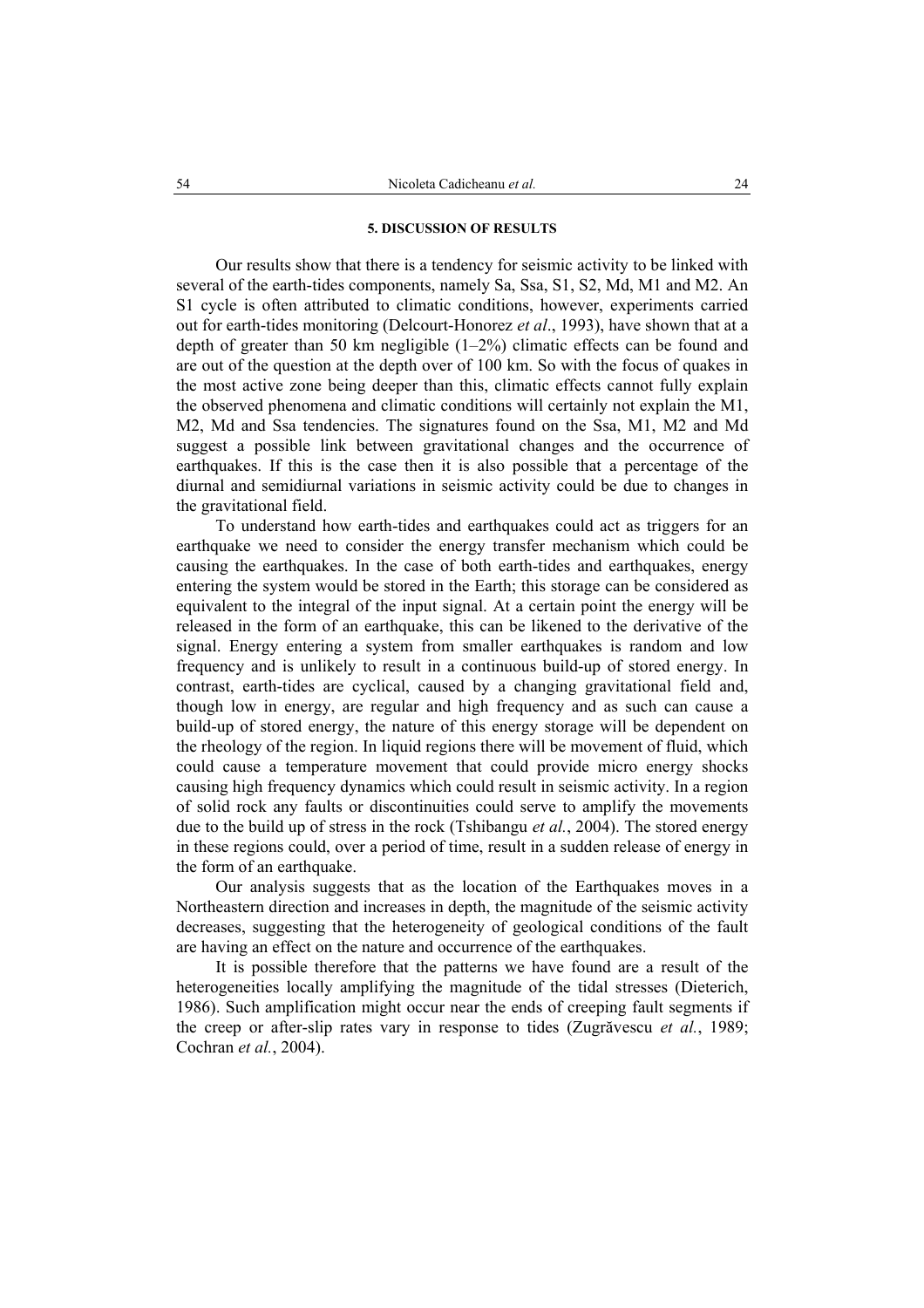#### **6. CONCLUSION**

An analysis of a databank of over 2000 earthquakes which occurred in Romania between 1982 and 2004 shows a tendency for the seismic activity to be linked to gravitational effects of the Sa, S1, M1 and theirs first harmonics as the Earth rotates through the Sun's and Moon's gravitational fields.

In this paper we did not try to explain the causes of the observed correlations between different components of the earth-tides and seismic activity or its parameters. We just pointed this aspect and suggest taking it into account in the physical modulation problem of a seismic zone.

The variety of the gradients which characterize such a zone (rigidity, heterogeneity, fluid circulations) could play a very important function under the modulation influences of the earth-tides.

In addition, the correlation of earthquakes with earth-tides can be explained if local heterogeneities are amplifying the magnitude of the tidal stresses.

The results indicate that more detailed work should be carried out with particular attention being paid to the geodynamical implications.

*Acknowledgments.* We would like to thank to the bilateral cooperation between Belgium and Romania within the framework of European Project CIPA-CT-93-186 for allowing us to optimise the conditions in which we could finalize our work. This project would not have been possible without their kind support.

#### **REFERENCES**

- BAZACLIU, O., RADULIAN, M. (1999), *Seismicity Variations in Depth and Time in the Vrancea (Romania) Subcrustal Region.* Natural Hazards, **19**, 165–177.
- COCHRAN, E.S., VIDALE, J.E., TANAKA, SACHIKO (2004), *Earth Tides can trigger shallow thrust fault earthquakes.* Science, **306**, 1164–1166.
- CONSTANTINESCU, L., ENESCU, D. (1984), *A tentative approach to possibly explaining the occurrence of the Vrancea earthquakes.* Rev. Roum. Géol., Géophys., Géogr., (Géophysique), **28**, 19–33.
- CSONTOS, L. (1995), *Tertiary tectonic evolution of the Intra-Carpathian area: a review.* Acta Vulcanologica, **7**, 1–13.
- DE BECKER, M., DUCARME, B., MELCHIOR, P., POITEVIN, C., VAN RUYMBEKE, M. (1987), *Correlation between earth tide anomalies and tectonic features through heat flow.* International Meeting on Geothermic and Geothermal Energy. Guaruja-SP, Brasil. August 10–14, 1986. Rev. Brasileira de Geofisica, **5**, 197–203.
- DE FREITAS, S.R.C., VAN RUYMBEKE, M., DUCARME, B. (1991), *Software to model the tidal triggering for volcanic and seismic activities.* Proceedings of the Workshop Geodynamical Instrumentation Applied to Volcanic Areas, Walferdange, oct.1–3, 1990. Cahiers du Centre Européen de Géodynamique et de Séismologie, **4**, 353–361.
- DE FREITAS, S.R.C., VAN RUYMBEKE, M., DUCARME, B., ASSUMPCAO, M. (1991), *Correlation between earth gravity tides and seismic activity at João Câmara, Brazil.* Proc. Workshop on Geodynamical Instrumentation Applied to Volcanic Areas, Walferdange, Oct.1–3, 1990. Cahiers du Centre Européen de Géodynamique et de Séismologie, **4**, 363–378.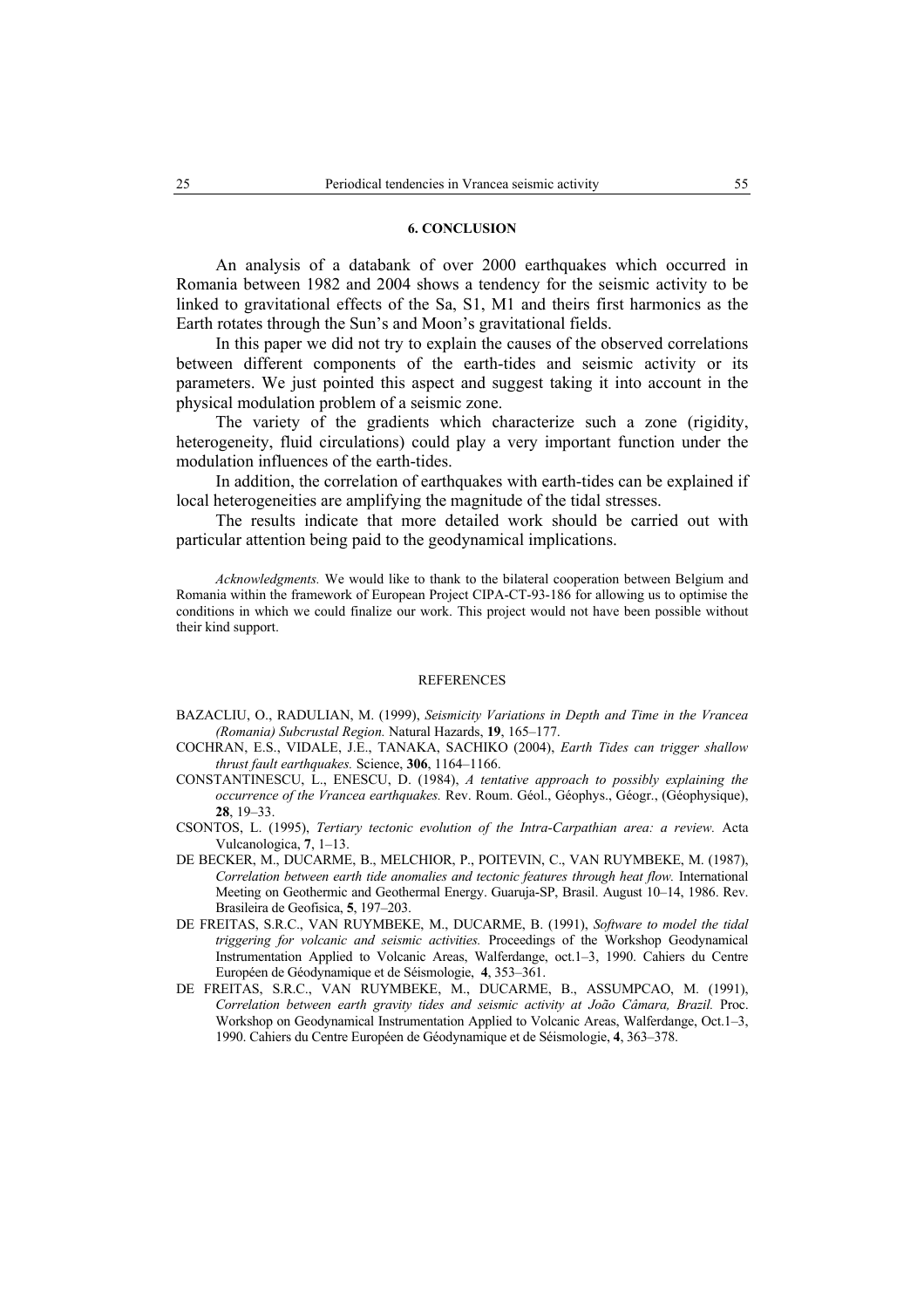- DELCOURT-HONOREZ, M., DUCARME, B., VAN RUYMBEKE, M. (1993), *Earth Tides as Related to Groundwater and Barometric Pressure.* Proc. XII-th Int. Symp. Earth Tides, Beijing, August, 4–7, 1993. Science Press Beijing, New York., 169–180.
- DIACONESCU, C., KNAPP, J., KELLER, G., STEPHENSON, V., MOCANU, V., RĂILEANU, V., MAŢENCO, L., PROEDEHL, C., HAUSER, F., DINU, C., WENZEL, F., HARDER, S. (2001), *Intermediate depth seismicity in the Vrancea Zone of Romania: a geodynamic paradox.* EOS, Trans.-Am. Geophys. Union, **82** (2001) F912.
- DIETERICH, J.H. (1986), *Nucleation and triggering of earthquake slip: effect of periodic stresses.* Tectonophysics, **144** (1–3), 127–139.
- ENESCU, D., ENESCU, B.D. (1999), *Possible Cause-effect Relationships between Vrancea (Romania) Earthquakes and some Geophysical Phenomena*. Natural Hazards, **19**, 233–245.
- GÎRBACEA, R., FRISCH, W. (1998), *Slab in the wrong place: lower lithospheric mantle delamination in the last stage of the Eastern Carpathians subduction retreat.* Geology, **26**, 611– 614.
- GUTENBERG, B., RICHTER, C.F. (1954), *Seismicity of the Earth*, 2nd ed. Princeton Univ. Press, Princeton, N.J.
- HAUSER, F., RĂILEANU, V., FIELITZ, W., BĂLĂ, A., PRODEHL, C., POLONIC, G., SCHULZE, A. (2001), *VRANCEA 99 – the crustal structure beneath the Southeastern Carpathians and Moesian Platform from a seismic refraction profile in Romania.* Tectonophysics, **340**, 233–256.
- ISMAIL-ZADEH, A., MÜLLER, B., WENZEL, F. (2003), *Modelling of descending slab evolution beneath the SE-Carpathians: implications for seismicity*. Seventh Workshop "Non-Linear Dynamics and Earthquake Prediction", 29 September – 12 October 2003.
- LANDES, M., FIELITZ, W., HAUSER, F., POPA, M., CALIXTO Group (2004), *3-D upper crustal tomographic structure across the Vrancea seismic zone, Romania.* Tectonophysics, **382** (2004), 85–102.
- MELCHIOR, P. (1978), *The Tides of the Planet Earth*, Pergamon Press, New York.
- NEMCOK, M., POSPISIL, L., LEXA, J., DONELICK, R.A. (1998), *Tertiary subduction and slab break-off model of the Carpathian–Pannonian region.* Tectonophysics, **295**, 307–340.
- ONCESCU, M.C., BONJER, K.-P., RIZESCU, M. (1998), *Weak and strong ground motion of intermediate depth earthquakes from the Vrancea region.* In: Wenzel, F., Lungu, D., Novak, O. (Eds.), *Vrancea Earthquakes: Tectonics, Hazard and Risk Mitigation*. Kluwer Academic Publishing, Dordrecht, Netherlands, 27–42.
- STAVINSCHI, M., SOUCHAY, J. (2003), *Some correlations between Earthquakes and Earth Tides.* Acta Geod. Geoph. Hung., **38**(1), 77–92.
- TRIFU, C.I., RADULIAN, M. (1991a), *Frequency magnitude distribution of earthquakes in Vrancea: relevance for a discrete model.* J. Geophys. Res., **96**, 4301–4311.
- TRIFU, C.I., RADULIAN, M. (1991b), *A depth-magnitude catalogue of Vrancea intermediate depth microearthquakes (1974–1991).* Rev. Roum. Geol., Geophys., Geogr., (Geophysique), **35**, 31–45.
- TSHIBANGU, J-P., VAN RUYMBEKE, M., VANDYCKE, S., QUINIF, Y., CAMELBEECK, T. (2004), *Studying underground motions in the Ramioul's cave.* Proceedings of the Congress Eurengeo, Springer Verlag, Liège, 614–623.
- VAN RUYMBEKE, M., BEAUDUCEL, F., SOMERHAUSEN, A. (2001), *The Environmental Data Acquisition System (EDAS) developed at the Royal Observatory of Belgium.* Journal of the Geodetic Society of Japan, **47** (1), 40–46.
- VAN RUYMBEKE, M., DUCARME, B., DE BECKER, M. (1981), *Parameterization of the tidal triggering of earthquakes.* B.I.M., **86**, 5521–5544.
- VAN RUYMBEKE, M., DUCARME, B., DE BECKER, M. (1983), *An attempt to model the tidal triggering of earthquakes.* 9-th Intern. Symp. Earth Tides, New York, O.R.B. Comm. S.A., n° **63**, Géophys., n° **141**, 47–57, Schweizerbart Buchhandlung, 651–66.